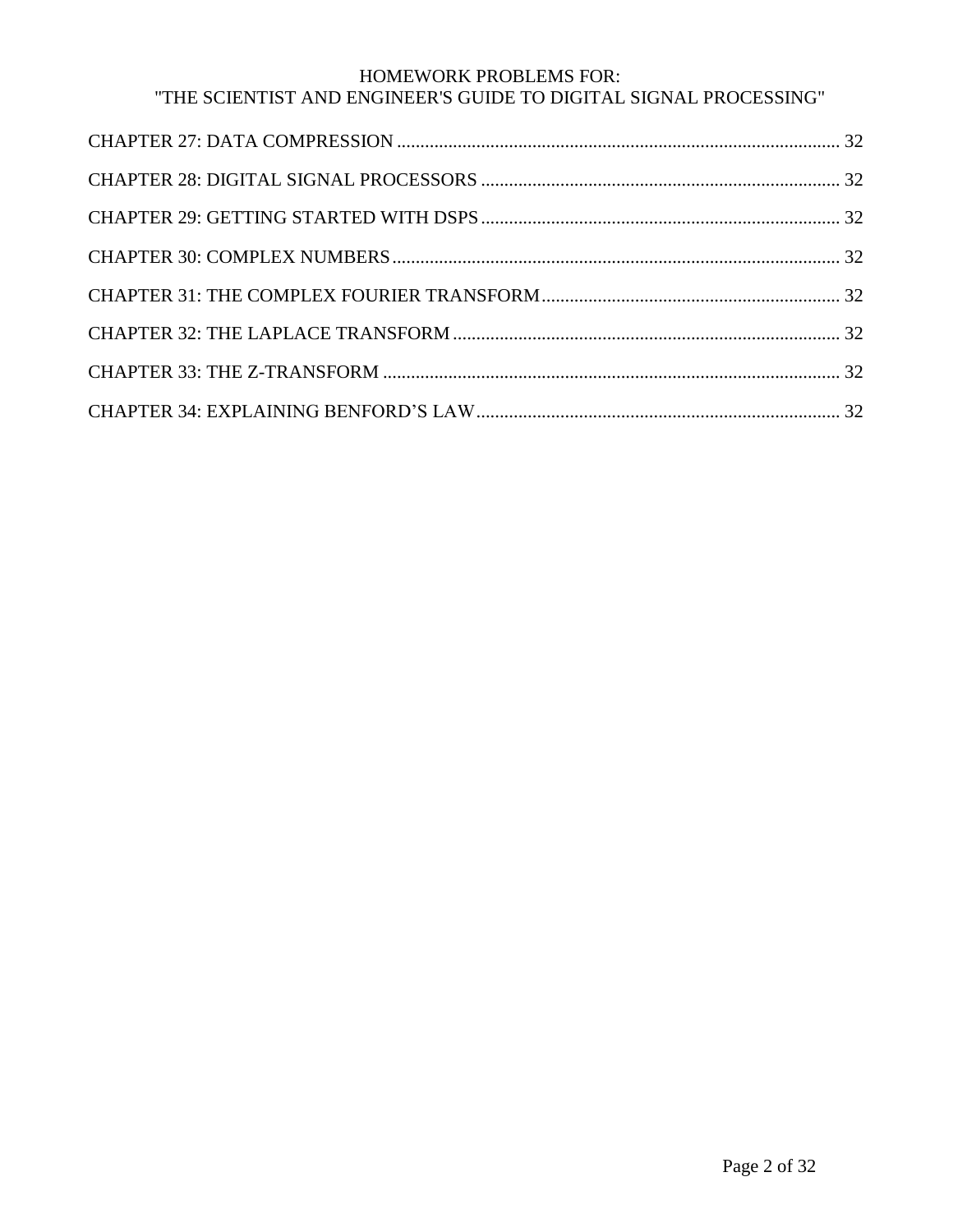## <span id="page-2-0"></span>**CHAPTER 2: STATISTICS, PROBABILITY AND NOISE**

- 1. A signal contains 100,000 samples, and each sample is represented by 10bits. Assume that addition and subtraction require 1 microsecond, multiplication and division require 3 microseconds, the square-root requires 10 microseconds, and other programming actions (such as array indexing and loop control) are negligible. Find the time required to calculate the mean and standard deviation of the signal using:
	- a. The direct method, as shown in Table 2-1.
	- b. Running statistics, as shown in Table 2-2.
	- c. (You will need to modify the program in Table 2-2 to calculate the mean and standard deviation only of the entire signal, not after each point. That is, move the NEXT I% in line 320 to line 250).
	- d. The histogram method, as shown in Table 2-3. Repeat (c) for the case that each sample is represented by 32 bits. How much memory is required to hold the histogram for this calculation, assuming each bin requires two bytes?
- 2. You are asked to evaluate a new device for detecting cancer in humans. When a healthy person is tested, the device produces a number that follows a normal distribution with a mean of 100 and a standard deviation of 10. When a person with cancer is examined, the resulting number is normally distributed with a mean of 120 and a standard deviation of 8. When the device is used on a person of unknown health, a threshold of 110 is used to

make the diagnosis: if the reading is  $< 110$ , the person is classified as healthy; if the reading is  $>$ 110, the person is considered to have cancer.

- a. Sketch the two pdfs, and indicate on your sketch the location of the threshold.
- b. For the healthy distribution, how many standard deviations above the mean is the threshold?
- c. For the sick distribution, how many standard deviations below the mean is the threshold?
- d. If a healthy person is tested with the system, what is the probability that the reading produced will be less than 110? Greater than 110?
- e. If a sick person is tested with the system, what is the probability that the reading produced will be less than 110? Greater than 110?
- f. What percentage of sick patients are incorrectly classified as healthy?
- g. What percentage of healthy patients are incorrectly classified as sick.
- 3. Using the same cancer detection system as in problem 2, where should the threshold be set to insure that 99% of all sick persons being examined are reported as sick? At this threshold, what fraction of healthy persons are incorrectly reported as being sick?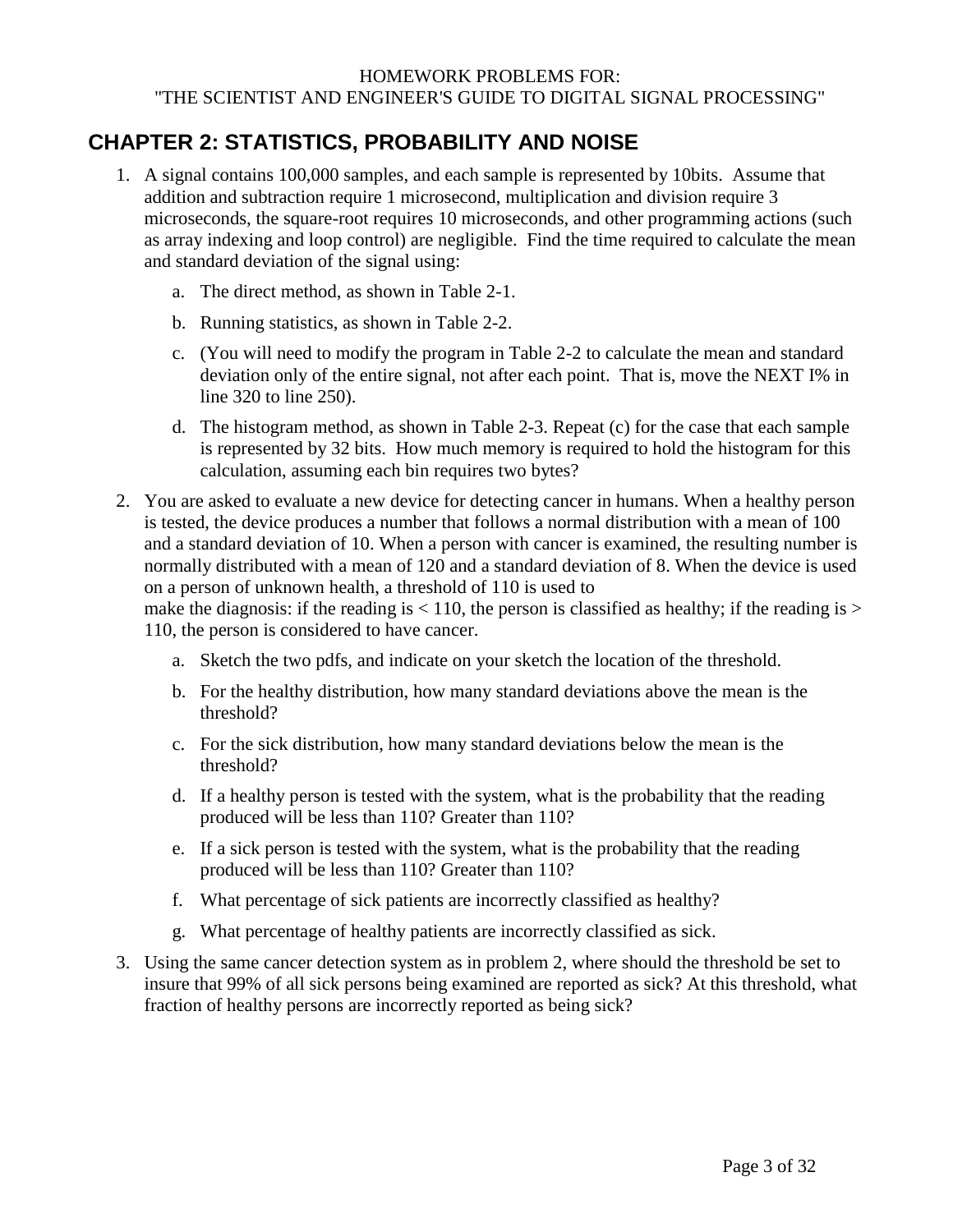- 4. Twelve financial experts are asked to predict the stock market price 30 days in advance. The values they provide are: 996, 868, 855, 956, 867, 933, 866, 887, 936, 901, 818, 956. In 30 days, the true stock market price is found to be 876.
	- a. What is the mean of the predictions?
	- b. What is the standard deviation of the predictions?
	- c. What is the accuracy of the experts' prediction?
	- d. What is the precision of an experts' prediction?
- 5. An astronomer measures the brightness of a star on 30 consecutive nights. Due to atmospheric turbulence and other random errors, the measurements have a coefficient-of-variation of 3.0%. One of the measurements is found to be 6.9% higher than the average.
	- a. What is the signal-to-noise ratio of the 30 sample signal?
	- b. What is the probability that any one measurement will be at least 6.9% higher than the mean from random error?
	- c. Can the astronomer conclude that the 6.9% reading is a result of the star changing in brightness? Explain.
	- d. Repeat (b) and (c) for the high measurement being 10.2% above the mean.
- 6. When two or more random signals are added, the resulting signal has a mean equal to the sum of the means of the component signals. Likewise, the variance of the resulting signal is equal to the sum of the variances of the component signals. Derive an equation showing how the standard deviation of the resulting signal is related to the standard deviations of the component signals. (This is often called "adding in quadrature").
- 7. Find the mean and SD of the signal that results from adding the random signals indicated.
	- a. 1 volt mean, 20 mV SD; 1 volt mean, 20 mV SD.
	- b. 1 volt mean, 20 mV SD; 1 volt mean, 2 mV SD.
	- c. 1 volt mean, 20 mV SD; 1 volt mean, 0.2 mV SD.
	- d. 3 volt mean, 10 mV SD; 5 volt mean, 15 mV SD.
	- e. 10 volt mean, 10 mV SD; 5 volt mean, 15 mV SD; 0.2 Volt mean, 100 mV SD.
- 8. 8. Electronic systems contain many noise sources; however, the total noise of a system is usually dominated by only one of these noise sources. Based on your answers in the last two problems, explain why this is so.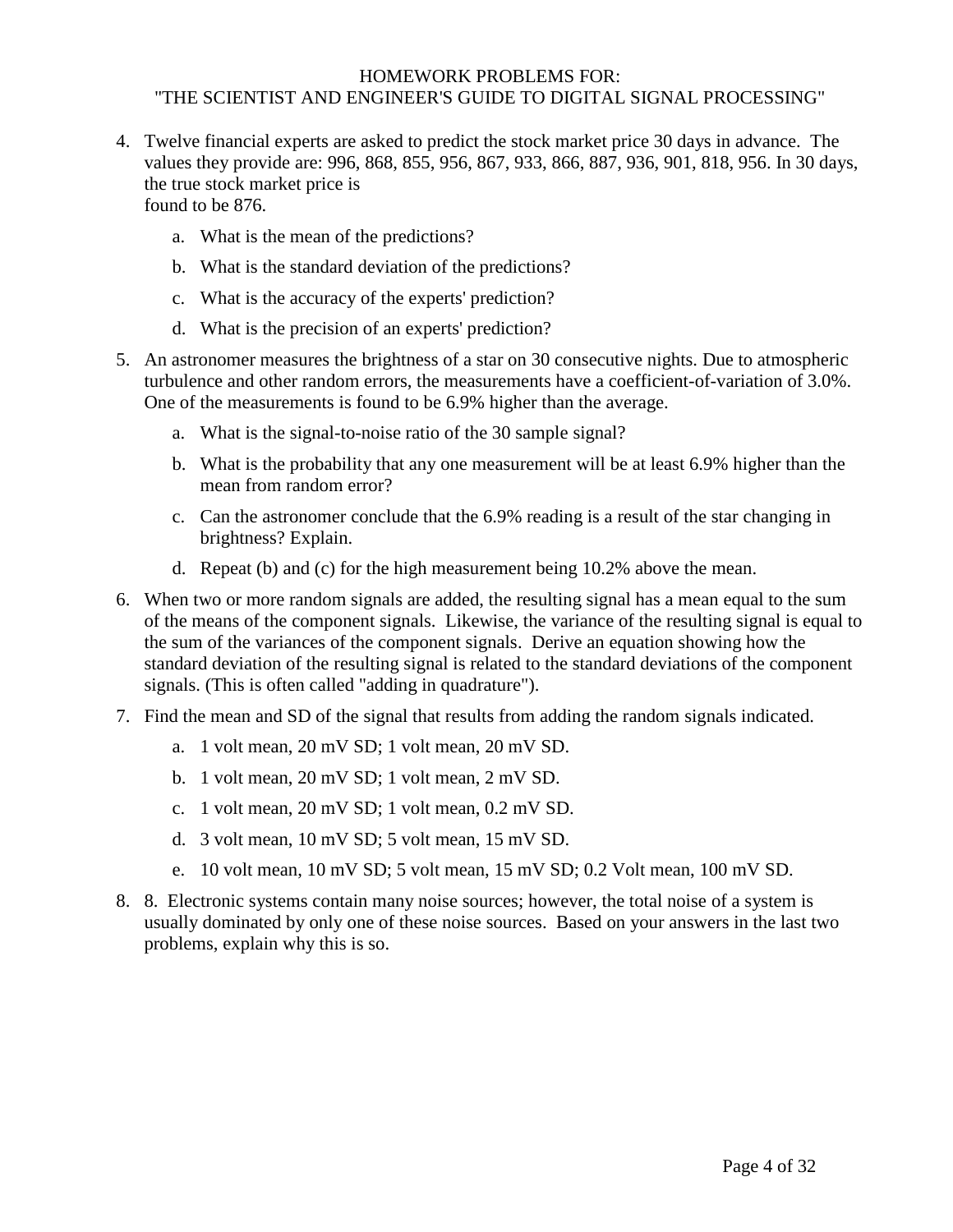### <span id="page-4-0"></span>**CHAPTER 3: ADC AND DAC**

- 1. Specify how many bits are needed to appropriately digitize each of the following signals. Choose from: 6 bits, 8 bits, 10 bits, 12 bits, 14 bits, or 16 bits.
	- a. A signal where the maximum amplitude is 1 volt and the rms noise is 1.5 millivolts.
	- b. A signal with a signal-to-noise ratio of 900 to 1.
	- c. A signal with a coefficient-of-variation of 0.4%.
	- d. A high-fidelity audio system (hint: a jack-hammer is about 50,000 times louder than a pin drop).
	- e. A black and white digital image (hint: under the best conditions, the human eye can differentiate about 200 shades of gray between pure black and pure white).
- 2. A scientist evaluates two different digital thermometers. Each has a digital read-out to the nearest one degree, and updates once each second. When the temperature is held constant, the digital display of thermometer A does not change, but the display of thermometer B randomly toggles between three to four adjacent readings (i.e., +/- 2 degrees). For the questions below, assume that the temperature is held constant.
	- a. What is the largest possible error in an individual reading from A?
	- b. What is the largest possible error in an individual reading from B?
	- c. In a single reading, which provides the "best" information? Explain.
	- d. If 1000 readings are taken with A, what is the standard deviation?
	- e. If 1000 readings are taken with B, what is the approximate standard deviation? (choose from 0.1, 0.5, 2.0 and 4.0).
	- f. If 1000 readings are taken with thermometer B, what is the "typical error between the mean of the readings, and the mean of the underlying process?
	- g. If 1000 readings are taken with each thermometer, which data set provides the "best" information? Explain.
	- h. How many readings must be taken with thermometer A to reliably detect a temperature change of 0.15 degrees? (choose from 10, 100, 1000, 1 million, 1 billion, or "it cannot be done"). Explain.
	- i. Repeat (h) for thermometer B.
- 3. An engineer designs a microprocessor controlled ADC board that can acquire an 8 bit sample every 10 microseconds. His boss walks in and says: "You'll get a raise if the system can be modified to acquire a 12 bit sample every 100 milliseconds- but it needs to be done by tomorrow!" The first thing the engineer does is to measure the noise on the analog signal entering the ADC chip. He then smiles, and plans how to spend the extra money. In detail, explain what the engineer was looking for in the noise measurement, and how he can make the modification.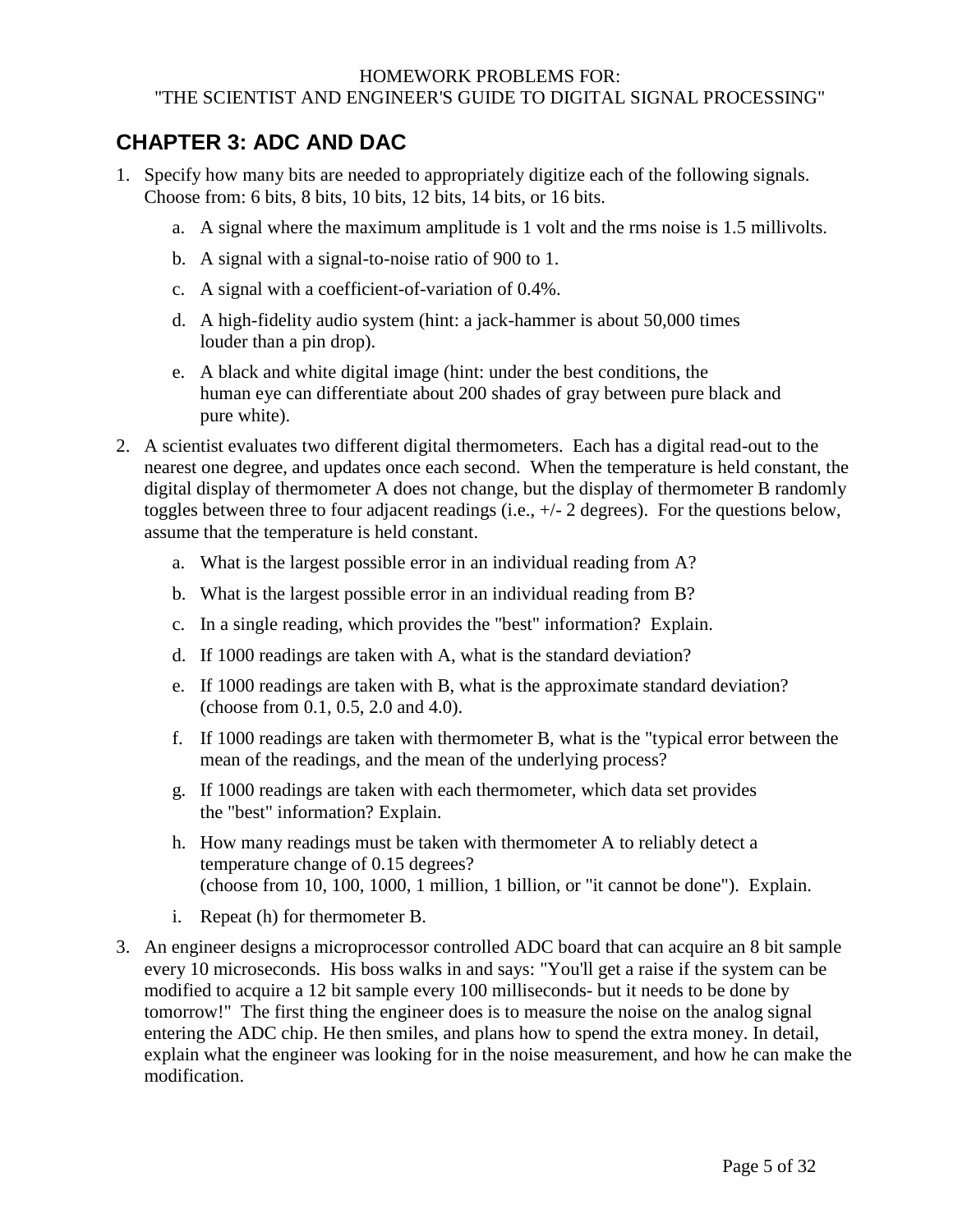- 4. An analog electronic signal is composed of three sine waves: 1 kHz @ 1 volt amplitude, 3 kHz @ 2 volts amplitude, and 4 kHz @ 5 volts amplitude (all voltage readings are peak-to-peak). The signal is digitized with 12 bits, spread over the range of  $-5$  volts to  $+5$  volts. For each sampling rate below, describe the frequency components that exist in the digital signal. Be sure to specify three things for each component: its digital frequency (a number between 0 and 0.5), its amplitude (in digital numbers, peak-to-peak), and its phase relative to the original analog signal (either 0 degrees or 180 degrees).
	- a. Sampling rate  $= 100$  kHz.
	- b. Sampling rate  $= 10$  kHz.
	- c. Sampling rate  $= 7.5$  kHz.
	- d. Sampling rate  $= 5.5$  kHz.
	- e. Sampling rate  $= 5$  kHz
	- f. Sampling rate  $= 1.7$  kHz.
- 5. A high-fidelity audio signal (containing frequencies between 20 Hz and 20 kHz) is contaminated with interference from a nearby switching power supply, operating at 32 kHz. To eliminate the interference, the analog signal is passed through an 8 pole Butterworth filter with a cutoff frequency of 24 kHz. The filtered signal is then digitized at 44 kHz.
	- a. Sketch and label the frequency spectrum of the analog signal, showing: the audio frequency band, the interfering signal, the frequency response of the filter, one-half the sampling frequency, and the sampling frequency.
	- b. What is the approximate attenuation of the filter at the frequency of the interference?
	- c. What is the effect of the filter on the audio information?
	- d. Sketch and label the frequency spectrum of the digital signal, showing: the audio frequency band, and the interfering signal.
	- e. At what frequency does the aliased interference appear in the digitized signal?
	- f. If an 8 pole Chebyshev filter (6% ripple) were used instead, how would the amplitude of the aliased interference change?
	- g. Repeat (a)-(f) with the cutoff frequency of the filter set at 20 kHz.
- 6. A multirate technique is used to handle the interference in the last problem. The original analog signal (with interference) is digitized at a sampling rate of 176 kHz. A low-pass digital filter then removes all digital frequencies above 0.18 with less than a 0.02% residue, while passing all frequencies below 0.12 with less than a 0.02% passband ripple (an easy task for a digital filter). The digital signal is then resampled at 44 kHz, that is, every three out of four samples are discarded.
	- a. Sketch and label the frequency spectrum of the digital signal before filtering, showing: the audio frequency band, the interfering signal, and the approximate frequency response of the digital filter.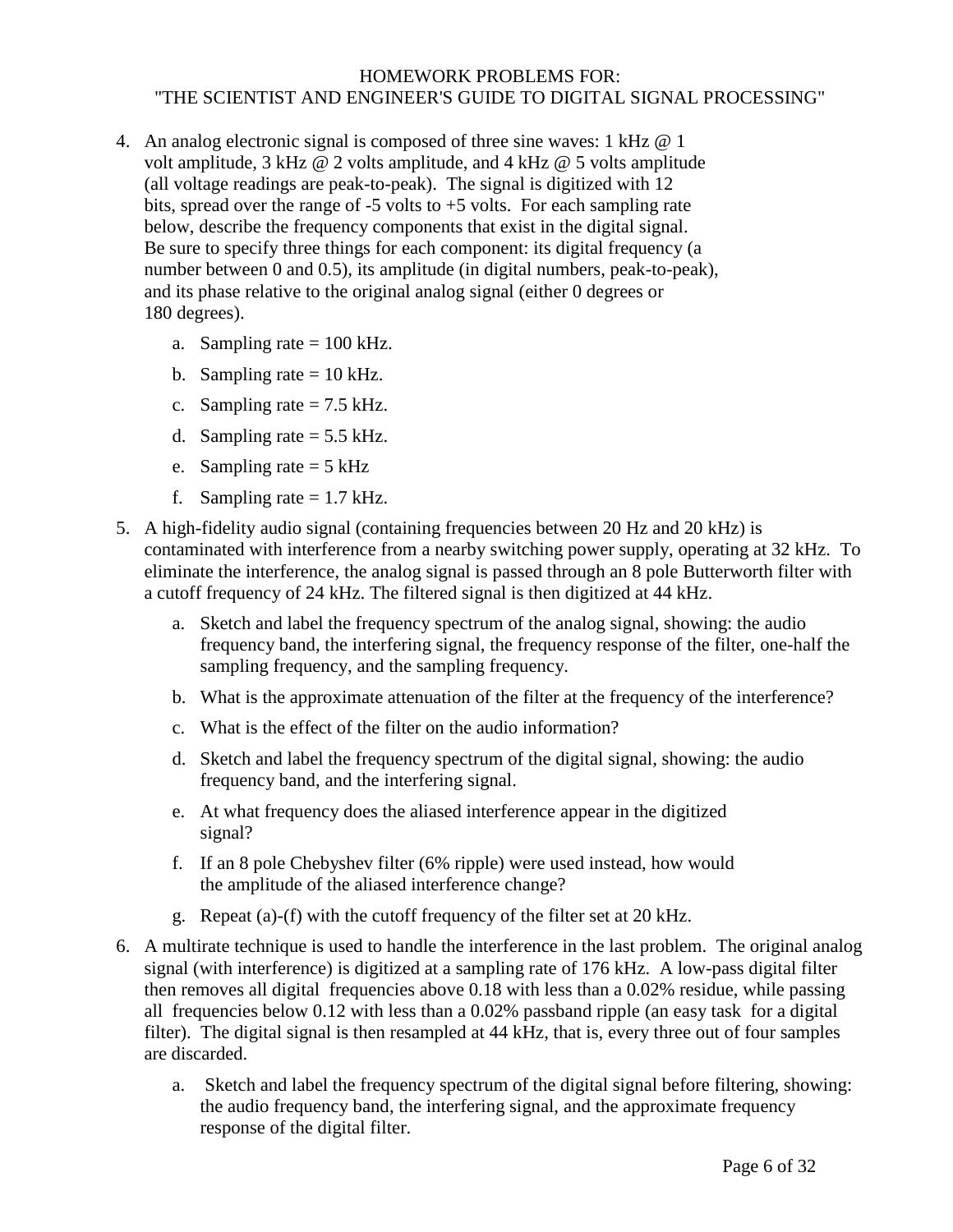- b. Has aliasing occurred during the sampling? Explain.
- c. In a fair comparison, should this digital filter be compared against the analog Butterworth filter, or the analog Chebyshev filter? Explain.
- d. How much better is the digital filter performing compared to the analog filter you indicated in (c)? (It can be difficult to compare analog and digital filters; make some sort of quantitative comparison, and explain your method).
- e. Sketch and label the frequency spectrum of the digital signal after resampling, showing: the audio frequency band, and any interfering signals.
- 7. On television, rotating objects such as wagon wheels and airplane propellers often appear to be moving very slowly or even backwards. This is a result of aliasing, caused by the sampling rate of the video (30 frames per second) being less than twice the frequency of the rotational motion. To understand this, imagine we paint one of the blades of an airplane propeller so that we can identify it from the other blades. We will then turn the propeller at 33 rotations per second, in a clockwise direction. In frame number 1 of our video sequence, the marked blade happens to be exactly at the top of the propeller.
	- a. How many rotations does the marked blade make between two successive frames?
	- b. Draw a sketch of how the propeller would appear in frames 1, 2, 3 and 4.
	- c. How many frames does it take for the marked blade to again appear at the top?
	- d. What rotational frequency is (c) in rotations per second?
	- e. Is this apparent rotation clockwise or counterclockwise?
	- f. Explain using Fig. 3-4 how the marked blade's actual frequency, the frame rate, and the marked blade's observed frequency are related.
	- g. Repeat (a) to (f) when the propeller is turning at 57 rotations per second.
- 8. When viewed on television at 30 frames per second, what is the apparent rotational rate of a 4 blade propeller, turning at 44.7 rotations per second, if all the blades are identical? Is the apparent rotation clockwise or counterclockwise?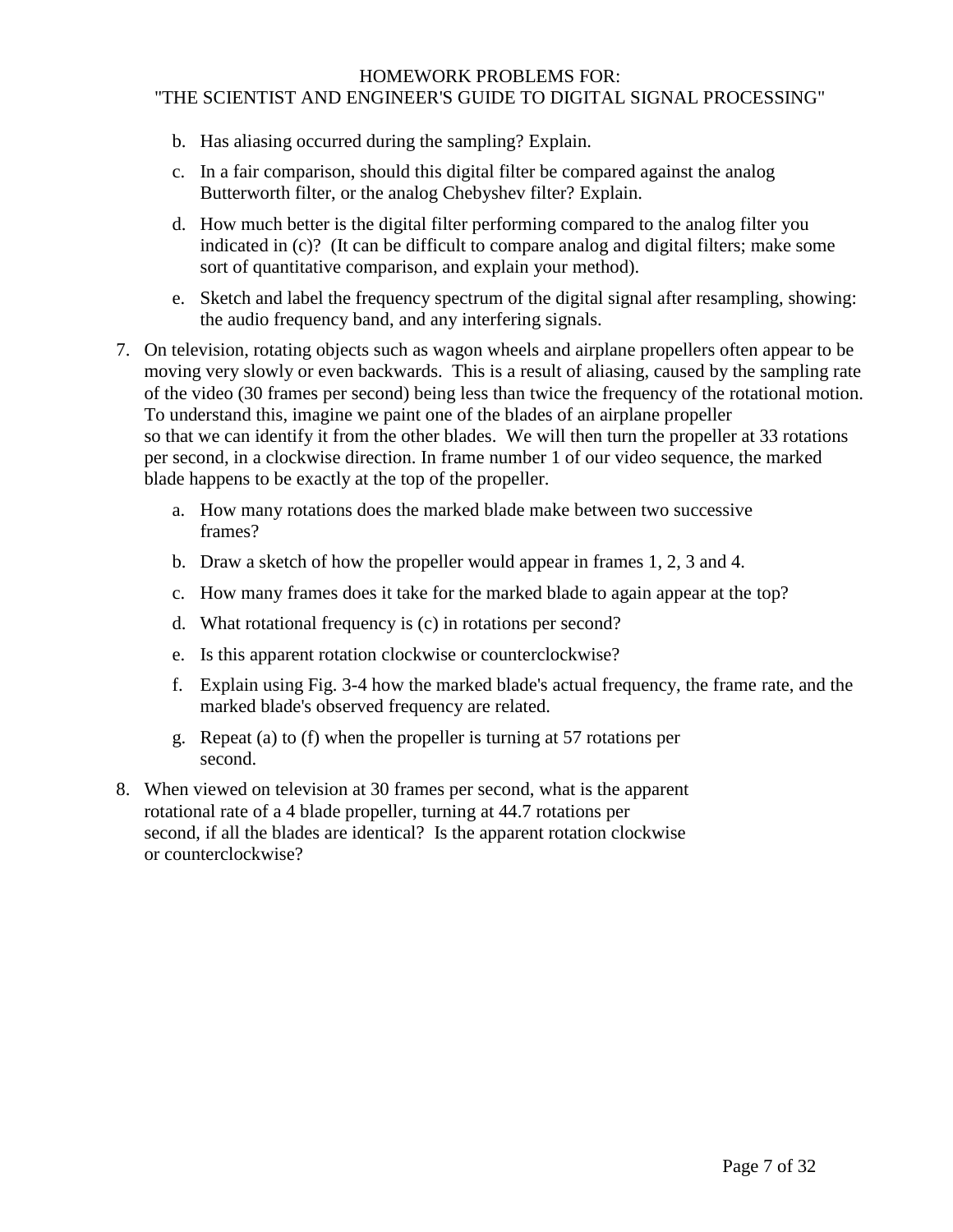# <span id="page-7-0"></span>**CHAPTER 4: DSP SOFTWARE**

1. The following subroutine is used to calculate the function:  $y = exp(x)$ , using an efficient implementation of Eq. 4-3:

```
y = 1term = 1for counter = 1 TO 150
term = term * x / countery = y + termnext counter
```
- a. What are the values of "y" and "term" at the end of the first, second, and third loops?
- b. At the end of all 150 loops, how many terms have been included in the calculation?
- 2. Calculate the numeric value of the first 14 terms of the series for  $exp(x)$  (Eq. 4-3), where  $x = 1.3$ . From this data, how many terms must be used to achieve an accuracy of one part in one-million?
- 3. To illustrate the size of quantization levels, imagine representing the heights of two buildings as digital numbers. Building A is exactly 100 meters in height, while Building B is 100.0001 meters. That is, Building B is about the thickness of a sheet of paper (0.1 mm) higher than building A. Indicate whether or not each of the following types of digitized numbers could show that the two buildings are different in height.
	- a. Integer (8 bit, unsigned)
	- b. Integer (16 bit, 2's complement)
	- c. Single precision floating point
	- d. Double precision floating point
- 4. Repeat problem 3 for Building B being one ten-millionth of a meter higher than Building A (about the diameter of a single atom). If double precision were used, how much smaller than the diameter of an atom are the quantization levels?
- 5. Find the decimal number that corresponds to the following floating point bit patterns.
	- a. 10111000101010100000000000000000
	- b. 10000000000000000000000000000000
	- c. 01111001111110010000000000000000
	- d. 01111111100000000000000000000000
- 6. Convert the following decimal numbers into their IEEE floating point bit patterns:
	- a. 1
	- b. 2
	- c. 4
	- d. -5
	- e. 18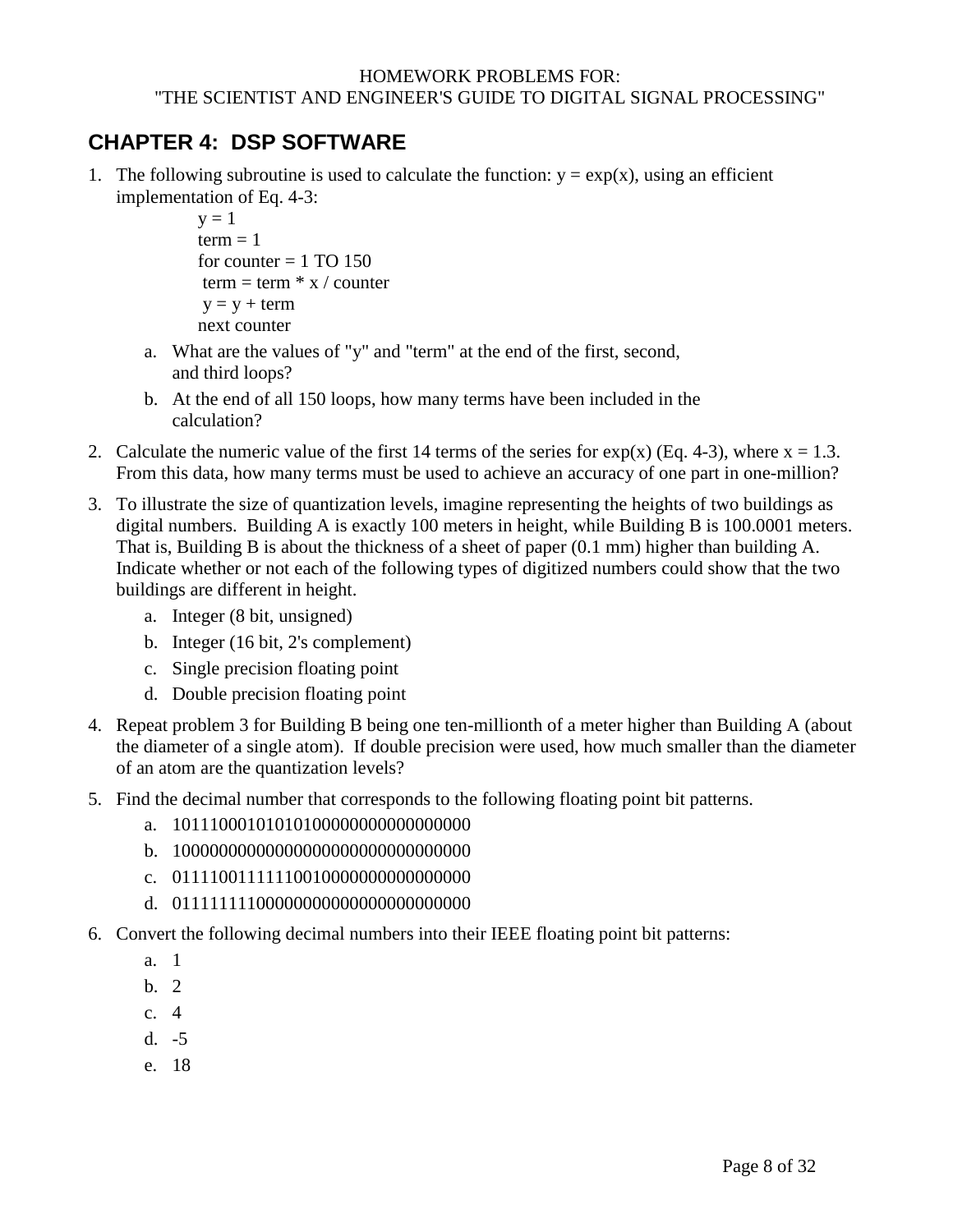- 7. Imagine you are trying to represent the number: 4.0000003 in single precision.
	- a. What bit pattern corresponds to the number 4?
	- b. What bit pattern corresponds to the next largest number that can be represented?
	- c. What decimal number corresponds to the bit pattern in (b)?
	- d. Which of the above two binary patterns should be used to represent the number: 4.0000003? Why?
	- e. What is the error introduced when this number is stored in single precision? Express your answer both as an absolute number, and as a fraction of the number being represented.
- 8. In an FIR digital filter, each sample in the output signal is found by multiplying M samples from the input signal by M predetermined coefficients, and adding the products. The characteristics of these filters (high-pass, low-pass, etc.) are determined by the coefficients used. For this problem, assume  $M = 5000$ , and that single precision floating point math is used.
	- a. How many math operations (the number of multiplications plus the number of additions) need to be conducted to calculate each point in the output signal?
	- b. If the output signal has an average amplitude of about one-hundred, what is the expected error on an individual output sample? Assume that the round-off errors combine by addition. Give your answer both as an absolute number, and as a fraction of the number being represented.
	- c. Repeat (b) for the case that the round-off errors combine randomly.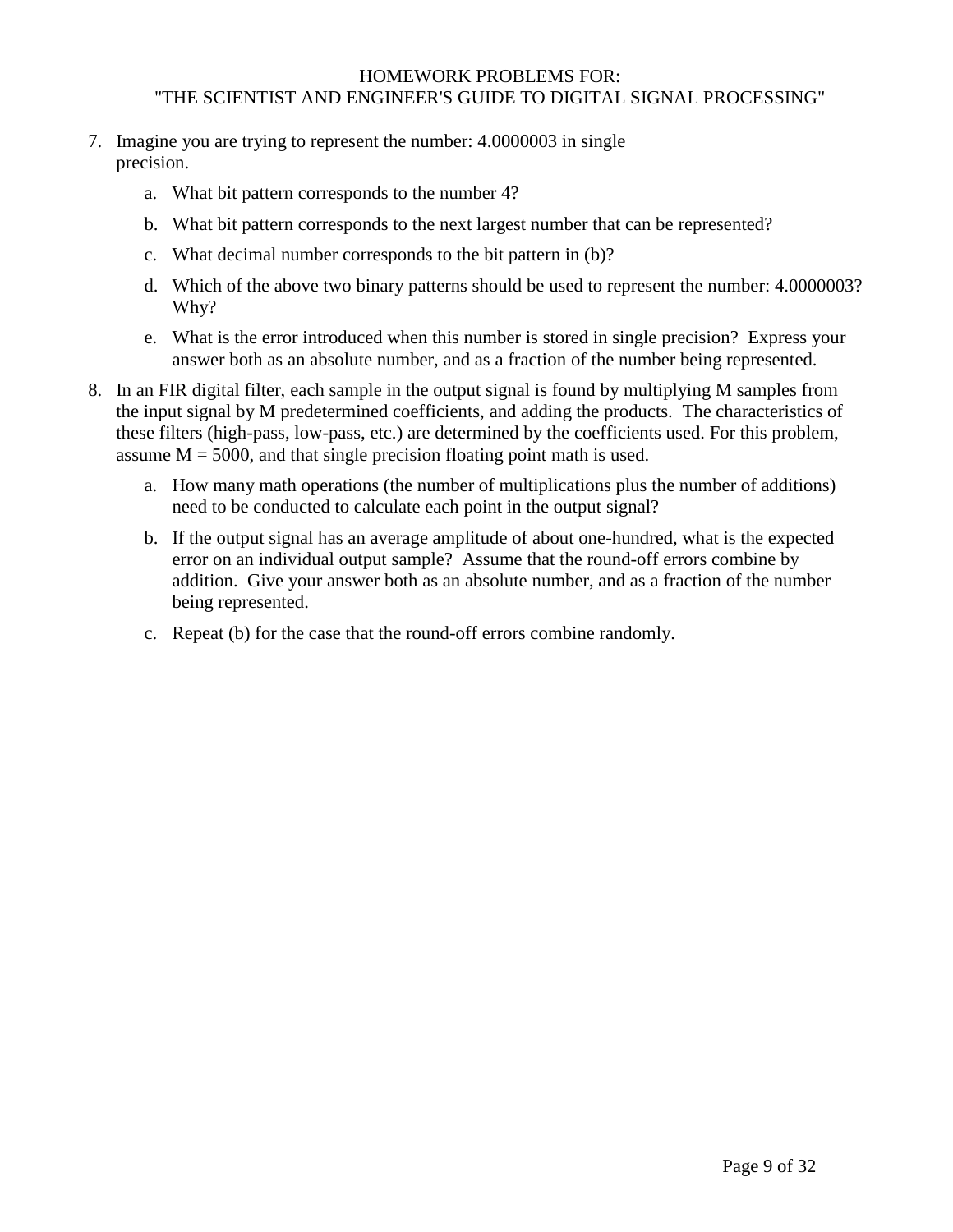### <span id="page-9-0"></span>**CHAPTER 5: LINEAR SYSTEMS**

1. Two discrete waveforms, x[n] and y[n], are each eight samples long, given by:

 $x[n]: 1, 2, 3, 4, -4, -3, -2, -1$ y[n]: 0,-1, 0, 1, 0,-1, 0, 1

 For this problem, you can add additional samples with a value of zero on either side of the signals, as needed. Calculate, sketch and label the following signals:

- a.  $x[n]$
- $b.$  y[n]
- c.  $5x[n]$
- d. -7y[n]
- e. x[n-3]
- f.  $y[n+1]$
- g. 2x[n+1]
- h.  $-y[n-1]$
- i.  $x[n] + y[n]$
- j.  $-2x[n-1] + 3y[n+2]$
- k.  $3x[n+2] 2y[n+2]$
- 1.  $x[n] + x[n-2]$
- m.  $2x[n] 3x[n-2] + 3y[n+1]$
- 2. Sketch the following discrete signals for  $-8 < n < 8$ :
	- a.  $x[n] = \sin(2 \pi n / 8)$
	- b.  $x[n] = cos(2 pi n / 4)$
	- c.  $x[n] = \sin(2 \pi n / 2)$
	- d.  $x[n] = cos(2 \pi i n / 2)$
	- e.  $x[n] = n-3$  if  $n > 2$ , 0 otherwise
	- f.  $x[n] = 1$  if  $n < -3$ , 0 if  $0 < n < 4$ , 5 otherwise
- 3. Sketch the following continuous signals for  $-8 < t < 8$ :
	- a.  $x(t) = \sin(2 \pi t / 8)$
	- b.  $x(t) = cos(2 \pi i t / 4)$
	- c.  $x(t) = \sin(2 \pi t / 2)$
	- d.  $x(t) = cos(2 \pi t / 2)$
	- e.  $x(t) = n-3$  if  $t > 2$ , 0 otherwise
	- f.  $x(t) = 1$  if  $t < -3$ , 0 if  $0 < t < 4$ , 5 otherwise
- 4. Samples 0 to 11 of a signal have the value: 0, 2, 3, 4, 3, 2,-1, 0, -2, -3, 2, 1. Calculate, sketch and label:
	- a. The even and odd parts.
	- b. The interlaced decomposition.
	- c. The step decomposition.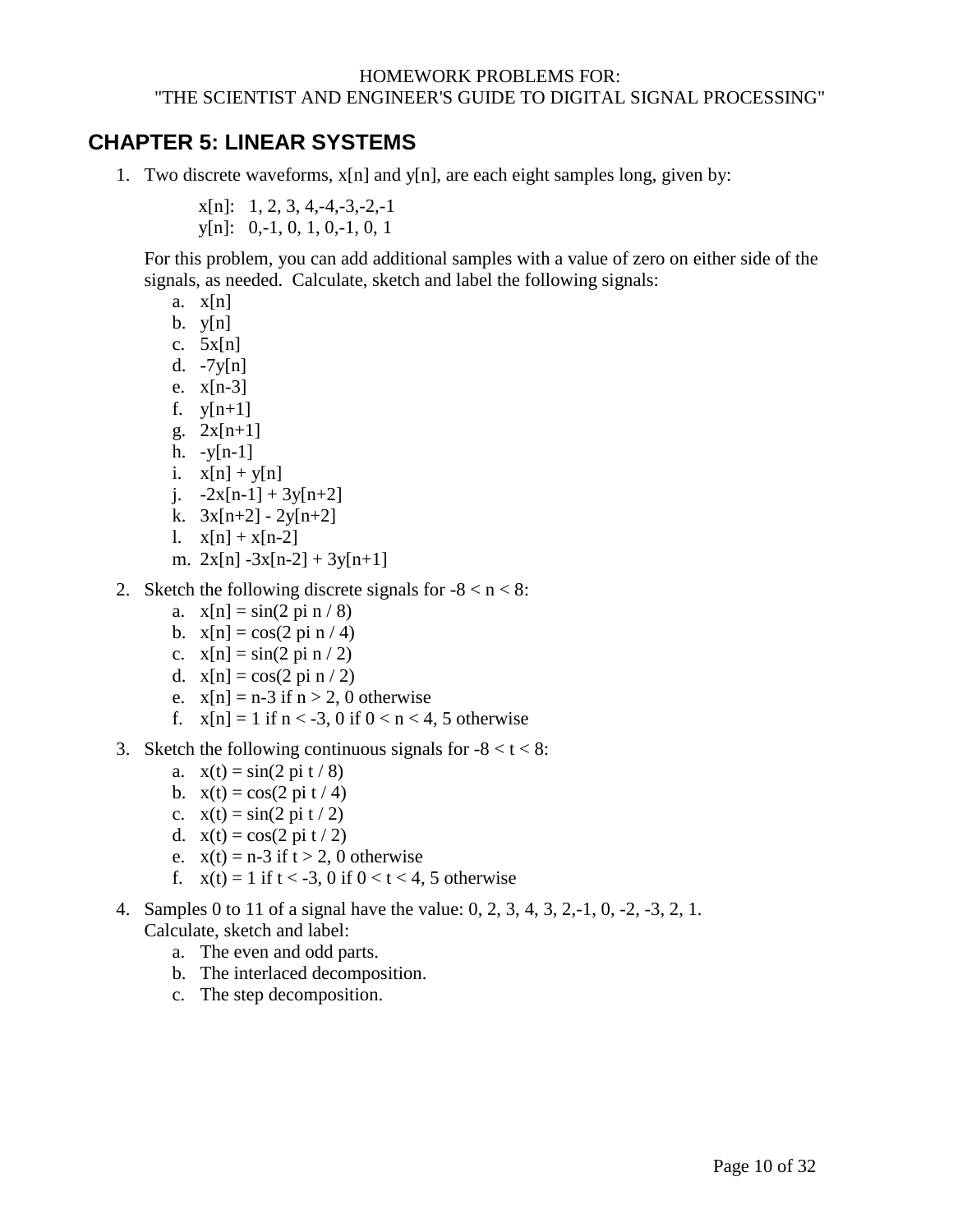5. Two continuous waveforms,  $b(t)$  and  $x(t)$  are defined by:

 $b(t) = 1$  for  $0 < t < 2$ , 0 otherwise

- $x(t) = -1$  for  $1 < t < 2$ , 1 for  $2 < t < 3$ , 4 for  $3 < t < 4$ , 2 for  $4 < t < 5$ , 0 otherwise a. Sketch  $b(t)$  and  $x(t)$ 
	- b. Show that  $x(t)$  can be decomposed into three scaled and shifted versions of  $b(t)$ . That is, find: a1, a2, a3, s1, s2, s3, such that:  $x(t) = a1 b(t-s1) + a2 b(t-s2) + a3 b(t-s3)$
	- c. Sketch these three component signals.
- 6. Systems are proven to be linear by mathematically showing that they obey the properties of additivity and homogeneity. However, systems in the real world are often only understood by empirical measurements. That is, a scientist or engineer places a test signal into the input, and looks at what comes out.
	- a. Is it possible to prove that a system is linear based on measurements of the input and output alone, without knowing the formal mathematical relationship between the input and output? Explain.
	- b. Is it possible to prove that a system is nonlinear in this way? Explain.

To help you answer these questions, think about an electronics technician testing a "black box" for being linear. He does this by placing signals into the input and observing the output. However, the technician has absolutely no information about what is "inside" the system. For instance, it might contain an evil demon trying to deceive the technician. Or in another case, it might contain a timer that scrambles the output once every ten million years of operation.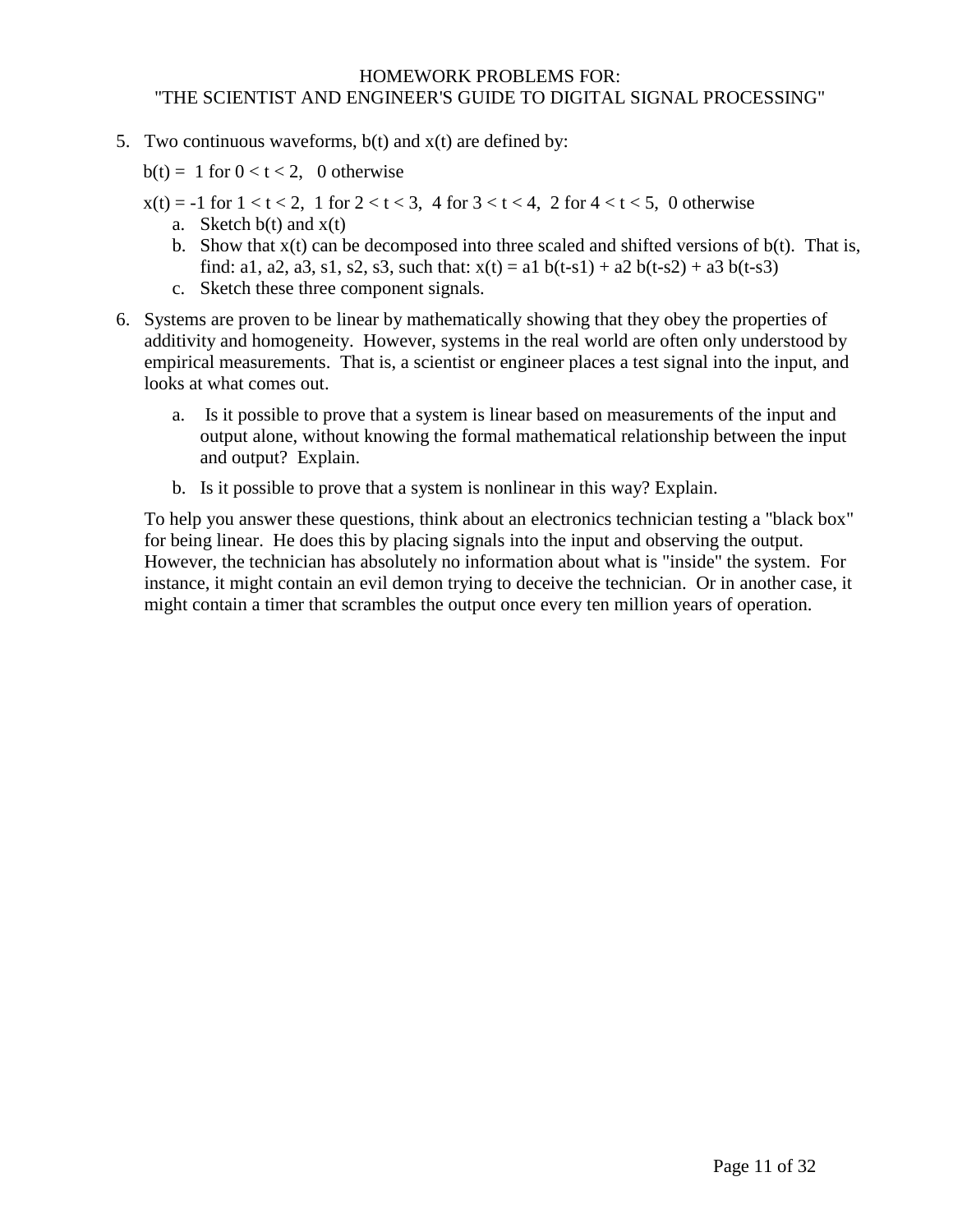### <span id="page-11-0"></span>**CHAPTER 6: CONVOLUTION**

- 1. A system has an impulse response,  $h[n]$ , given by: 1, 2, 2, 1, 0, -1, 0, 0, for the values of samples 0 to 7. Calculate the output of the system in response to the following input signals.
	- a. 1, 0, 0, 0, 0, 0, 0, 0, 0
	- b. -3, 0, 0, 0, 0, 0, 0, 0, 0
	- c. 0, 0, 1, 0, 0, 0, 0, 0, 0
	- d. 1, 0, 1, 0, 0, 0, 0, 1, 0
	- e. 3, 0,-1, 0, 0, 2, 0, 0, 0
	- f.  $2,-1, 0, 0, 1, 0,-1, 0, 0$
- 2. Adding zeros to the end of a signal is a common DSP technique called "padding with zeros." Use your results in the last problem to answer the following:
	- a. How would the output signals be changed if 5 additional samples, all with a value of zero, were added to the end of the impulse response?
	- b. How would the output signals be changed if 5 additional samples, all with a value of zero, were added to the end of the input signals?
	- c. How would the output signals be changed if 5 additional samples, all with a value of zero, were added to the end of both the input signals and the impulse response?
	- d. Complete the following statement summarizing how "padding with zeros" affects convolution: "When M zeros are added to either the input signal or the impulse response, the only change to the output signal is [fill in the blank].
- 3. Two signals,  $x[n]$  and  $h[n]$ , are defined by:

 $x[n]: 1, 0, 2, 3, 2, 1, -1, -2, -1, 0, 2, 3, 3, 2, 1, 1$  (samples 0-15) h[n]: 1, 2, 3,-3,-2,-1 (samples 0-5)

If  $y[n] = x[n]^*h[n]$ , use the input side algorithm to determine the contribution to y[n] from the indicated sample:

- a. x[2]
- $b. x[6]$
- c. x[9]
- 4. For the signals in the last problem, use the output side algorithm to calculate the value of the following samples:
	- a. y[8]
	- b.  $y[10]$
	- c. y[3]
	- d. y[18]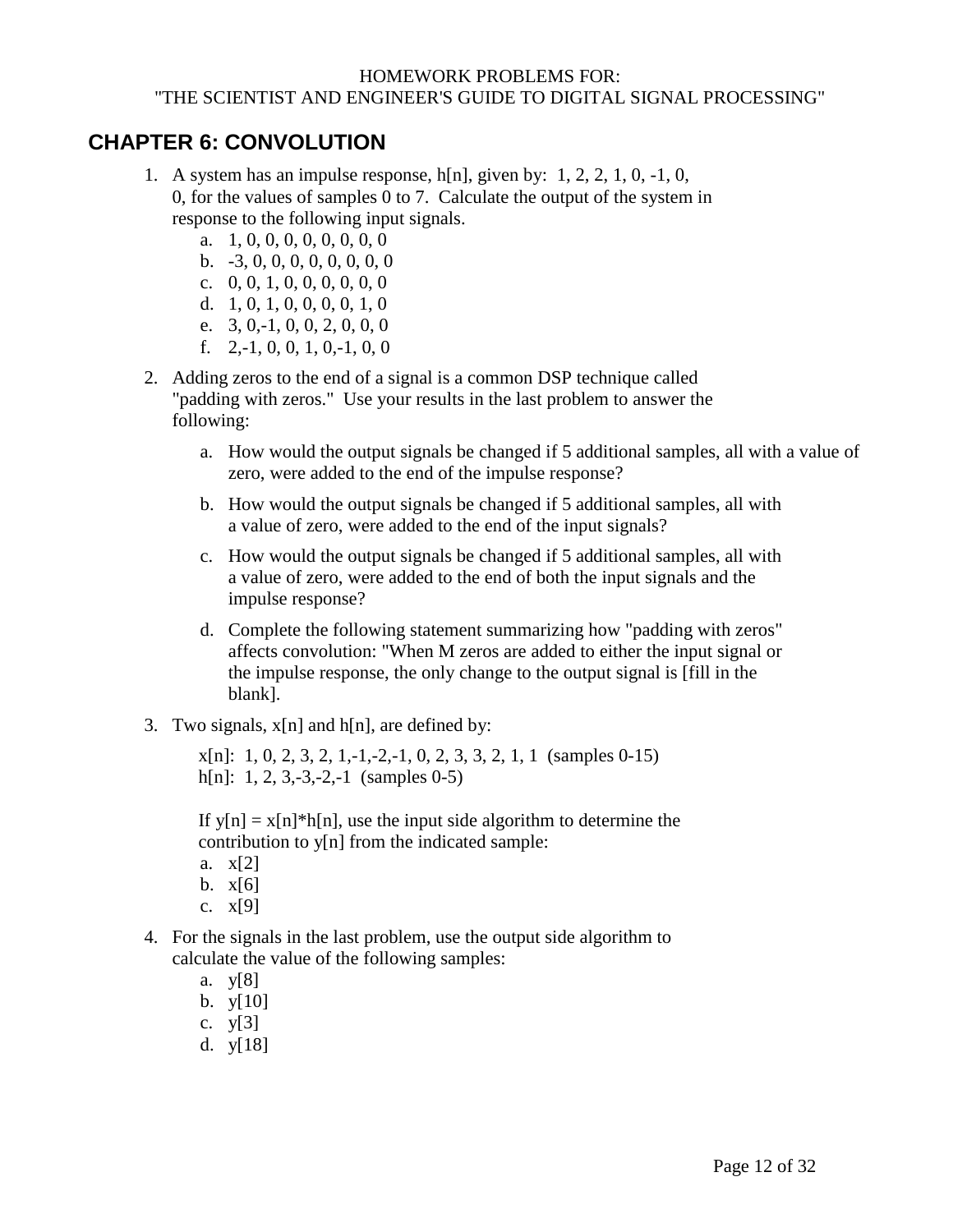5. Two signals,  $a[n]$  and  $b[n]$ , are defined by:

 $a[n]: 1, 0, 0, 2, 1, 0$ 

 $b[n]: 0,-1,-2, 0, 0, 1$ 

- a. Calculate a $[n]^*$ b $[n]$  by using an impulse decomposition on a $[n]$ , convolving each of the components with  $b[n]$ , and synthesizing (adding) the resulting signals.
- b. Calculate a[n]\*b[n] by using an impulse decomposition on b[n], convolving each of the components with  $a[n]$ , and synthesizing (adding) the resulting signals.
- c. Do the results of these two methods agree? What property is demonstrated in this problem?
- 6. Calculate the convolution of the signal:  $h[n] = 1, 2, 3, 0, 0$  with the indicated signals (assume each of the following run from sample 0 to 7).
	- a.  $x[n] = delta[n]$
	- b.  $x[n] = -5$  delta[n-2]
	- c.  $x[n] = 2 \text{ delta}[n+1] \text{delta}[n+1]$
	- d.  $x[n] = 1, 2, 3, 0, 0 ...$
	- e.  $x[n] = -n$  for  $0 < n < 5$ , and 0 otherwise
	- f.  $x[n] = 2^{\wedge}(-n)$
	- g.  $x[n] = \sin(2 \pi n)$
	- h.  $x[n] = cos(2 \pi n)$
	- i.  $x[n] = \sin(\pi n)$
- 7. Calculate the convolution of the following signals (your answer will be in the form of an equation):
	- a.  $h[n] = delta[n], x[n] = delta[n]$
	- b.  $h[n] = delta[n], x[n] = delta[n-k]$
	- c.  $h[n] = delta[n-2]$ ,  $x[n] = delta[n-1] + delta[n+4]$
	- d.  $h[n] = delta[n-1] + delta[n+1]$ ,  $x[n] = delta[n-a] + delta[n+b]$
	- e.  $h[n] = delta[n], x[n] = exp(-n)$
	- f.  $h[n] = delta[n+2]$ ,  $x[n] = exp(n)$
	- g.  $h[n] = delta[n-2]$ ,  $x[n] = exp(-n)$
	- h.  $h[n] = exp(-n)$ ,  $x[n] = delta[n-2]$
	- i.  $h[n] = delta[n] delta[n-1]$ ,  $x[n] = exp(-n)$
- 8. A financial expert receives daily reports on the value of a particular stock. Each day he calculates the average value of the stock over the last 30 days. If this averaging were describe as a system:
	- a. What are the input and output signals?
	- b. Is this system linear?
	- c. What is the impulse response of the system?
	- d. What practical purpose would this system be serving?
	- e. What would be the impulse response if the average was taken over M days?
- 9. If the signal,  $x[n]$ , has a value of zero over the interval:  $A \le n \le B$ , and if signal,  $h[n]$ , has a value of zero over the interval:  $C \le n \le D$ , then  $x[n]^*h[n]$  must be zero over the interval,  $E \le n \le F$ . Express the variables, E and F, in terms of: A, B, C, and D.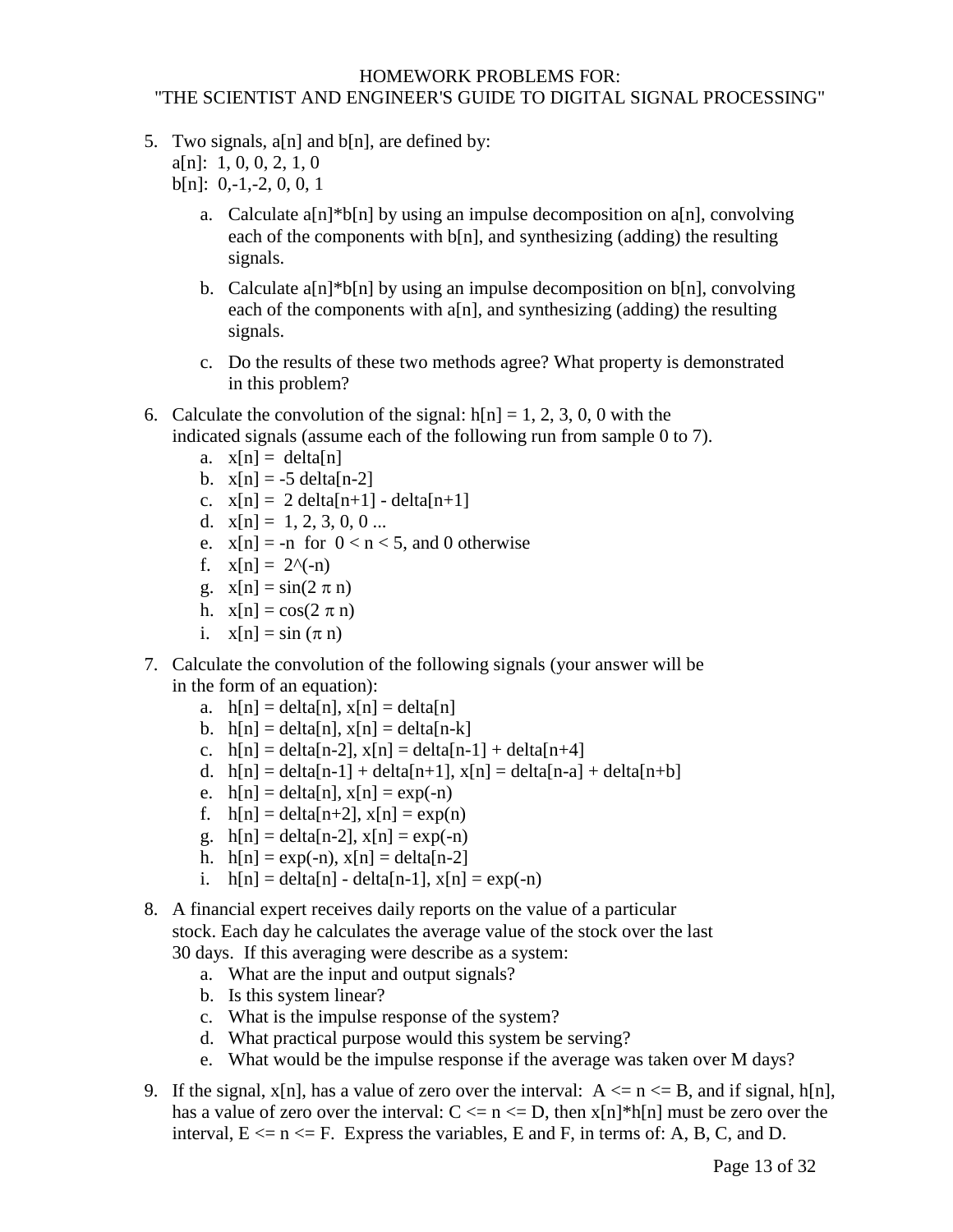10. Two signals, a[n] and b[n], each contain 6 points, as defined below. Calculate a[n]\*b[n]. (Where the "\*" denotes convolution).

> a[n]: 1, 0, 0, 2, 1, 0 b[n]: 0, -1, -2, 0, 0, 1

- a. Where both signals run from sample 0 to 5
- b. Where both signals run from sample 2 to 7
- c. Where a[n] runs from sample 0 to 5, and  $b[n]$  runs from sample -3 to 2
- d. Where a[n] runs from sample -10 to -5, and  $b[n]$  runs from sample -5 to 0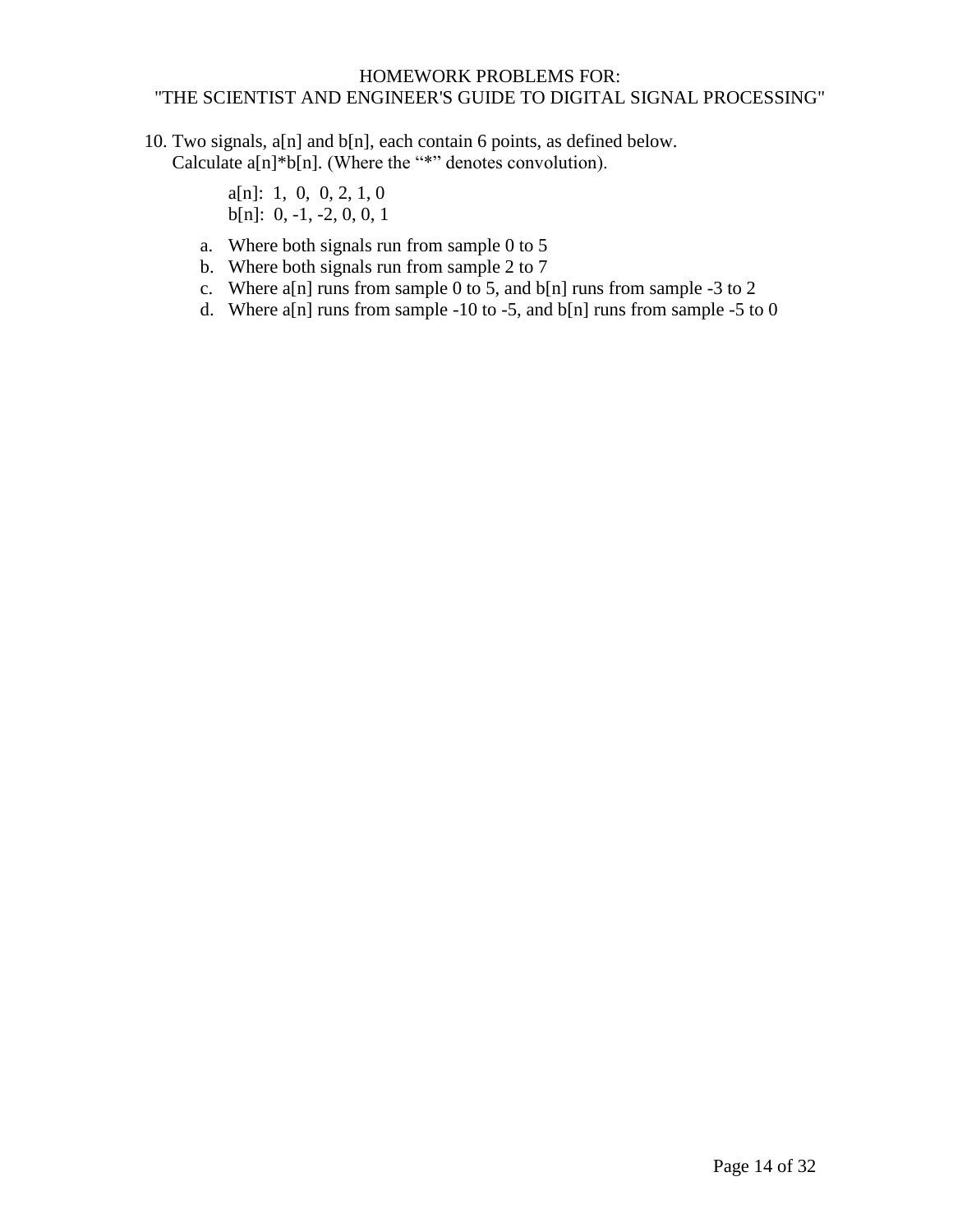### <span id="page-14-0"></span>**CHAPTER 7: PROPERTIES OF CONVOLUTION**

- 1. Classify the following signals as either casual or noncausal.
	- a.  $x[n] = delta[n]$
	- b.  $x[n] = delta[n-2]$
	- c.  $x[n] = delta[n-1] + delta[n+1]$
	- d.  $x[n] = delta[n] 5 delta[n-5]$
	- e.  $x[n] = delta[n] + delta[n+5]$
	- f.  $x[n] = delta[n-1] delta[n-4] + delta[n-7]$
	- g.  $x[n] = exp(-n)$
	- h.  $x[n] = exp(-abs(n))$  (where "abs" is the absolute value function)
	- i.  $x[n] = abs(n)$  $i. x[n] = n + abs(n)$
- 2. Classify the signals in the last problem as either zero phase, linear phase, or nonlinear phase.

3. The impulse responses of three linear systems are given below. Calculate the impulse response of the indicated combination

system A: 3, 2, 1, 0 system B: 0, 1,-1, 0 system C: 1, 1, 1, 1

a. The parallel combination of system A and system B.

b. The parallel combination of system A, system B, and system C.

- c. The cascade of System A and system B.
- d. The cascade of System B and system A.
- e. The cascade of System A and system B, in parallel with system C.

4. System A is an "all pass" system, meaning that its output is identical to its input. System B is a low-pass filter that passes all frequencies below the cutoff frequency without change, and blocks all frequencies above. Call the impulse response of system B, b[n].

a. What is the impulse response of system A?

b. How would the impulse response of system B need to be changed to make the system have an inverted output (i.e., the same output, just changed in sign)? c. If the two systems are arranged in parallel with added outputs, what is the impulse response of the combination?

d. If the two systems are arranged in parallel, with the output of system B subtracted from the output of system A, what is the impulse response of the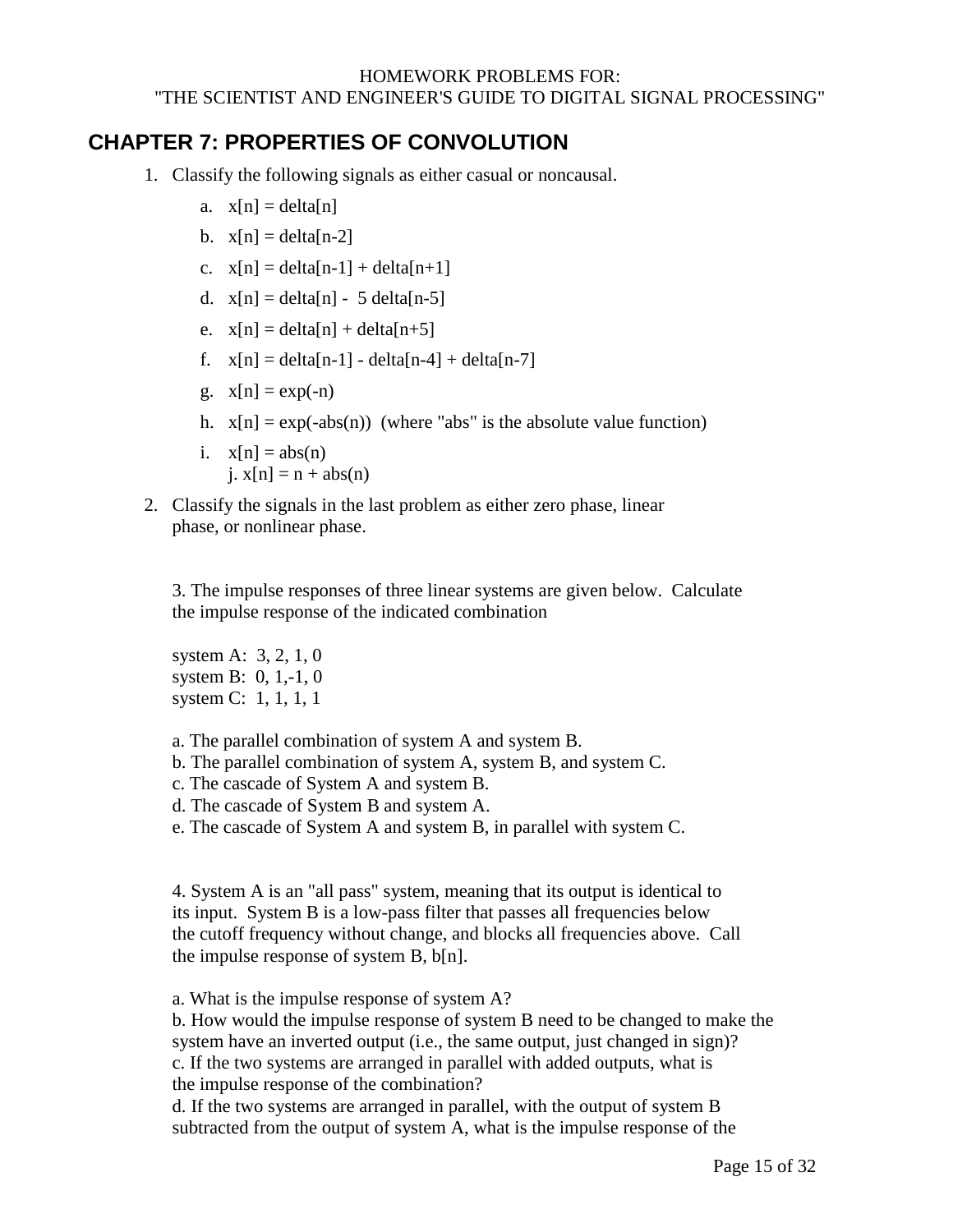combination?

e. What kind of filter is the system in (d)?

f. Describe an algorithm for changing a low-pass filter kernel into a highpass filter kernel.

g. Describe an algorithm for changing a high-pass filter kernel into a lowpass filter kernel. Is this exactly the same procedure as in (f)? h. In this problem, system B has the ideal characteristic of passing certain

frequencies "without change." How would the algorithm you described in (f) be affected if the low-pass filter delayed (i.e., shifted) the output signal by a small amount, relative to the input signal?

5. From calculus, you know that the derivative and integral are inverse operations; one undoes the effect of the other. Prove that the first difference and the running sum are also inverse operations. That is, show that the cascade of these two systems is identical to the delta function.

6. Echoes are added to audio signals to make the listener "feel" that they are in a particular size of room. Assume that an audio signal is sampled at 44 kHz, and that sound propagates at 332 meters/second. In a "small" room, a person stands about 3 meters from the walls; in a "large" room, the distance increases to about 10 meters.

a. In a small room, how long is the delay between a person making a sound and its echo from the walls.

b. How many samples does this correspond to in the digital signal? c. What is the impulse response of a digital system simulating this echo, if the amplitude of the echo is 20%?

d. Repeat (a) to (c) for the large room.

e. In a real listening environment, each echo will also generate another echo. That is, each original sound will be heard over and over with diminishing amplitude. How would the impulse response in (c) be modified to account for these echoes of echoes?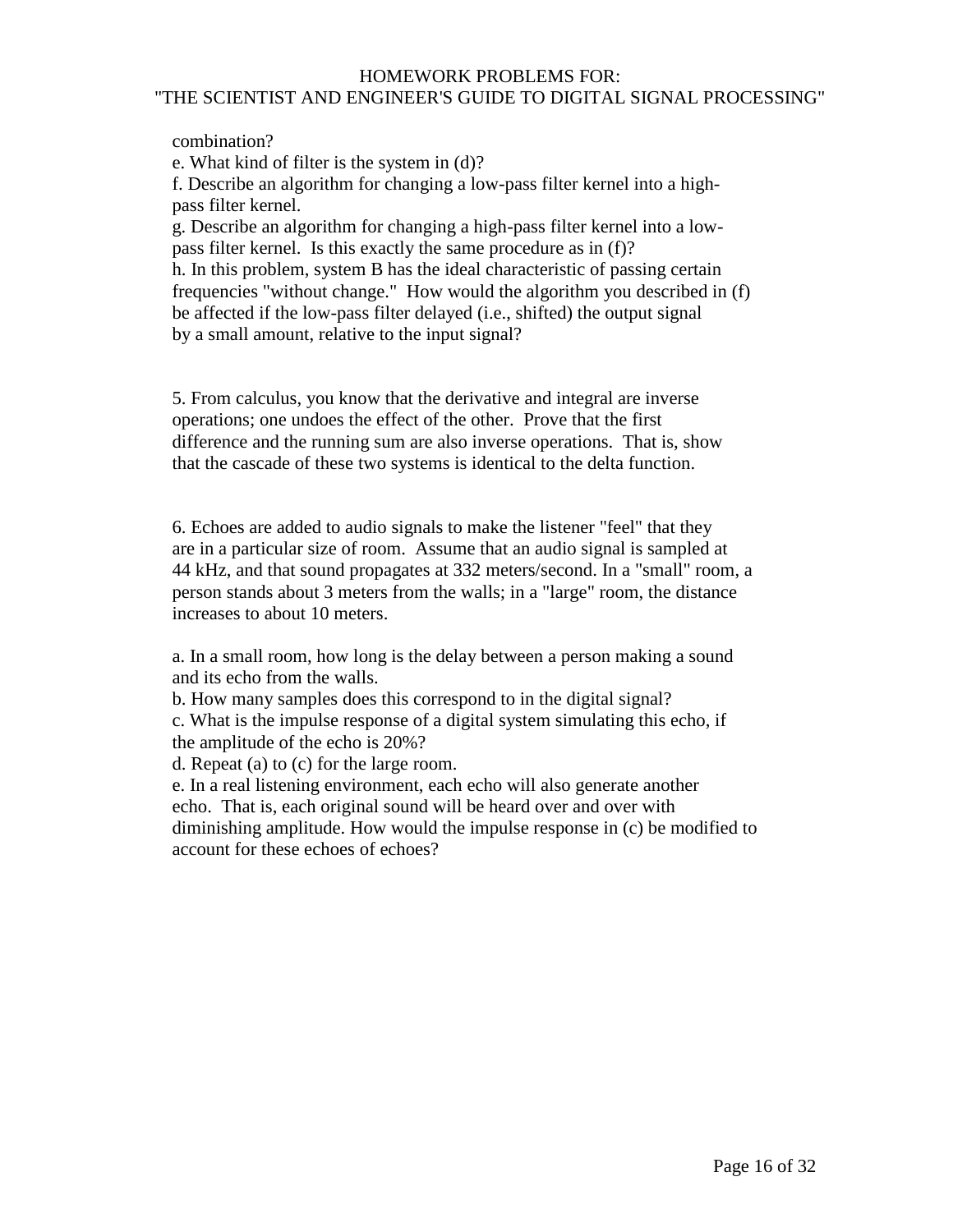### <span id="page-16-0"></span>**CHAPTER 8: THE DISCRETE FOURIER TRANSFORM**

- 1. A sinusoid at 1.7 kHz is digitized at 10,000 samples per second. The signal is passed through a 2048 point DFT, and converted to polar form. Draw four sketches of the magnitude, one for each of the four ways that the frequency domain's independent variable can be expressed. Be sure to indicate the frequency symbol used, the range of values, the units, and at what frequency the sinusoid appears.
- 2. A peak appears at index number 19 when a 256 point DFT is taken of a signal.

a. What is the frequency of the peak expressed as a fraction of the sampling rate? Do you need to know the actual sampling rate to answer this question? b. What is the frequency of the peak expressed as a natural frequency? c. What is the sampling rate if the peak corresponds to 21.5 kHz in the analog signal? d. What is the frequency of the sinusoid (in hertz) if the sampling rate is 100 kHz?

- 3. Calculate, sketch and label the basis functions for an 8 point DFT.
- 4. An 8 sample signal is given by: 20,21,22,23,24,25,26,27. Its frequency domain is given by: R0,R1,R2,R3,R4 and I0,I1,I2,I3,I4. Write the simultaneous equations relating the frequency domain and the time domain. Use the numerical value for each point in the basis functions, for example, use  $0.7071$ , not  $sin(pi/4)$ . How difficult would it be to solve these equations?
- 5. Using the signals in the last problem, write 10 equations for calculating the 10 points in the frequency domain, using the correlation algorithm. Solve these equations.
- 6. The frequency domain of a signal is given by:

real part: 1, 2, 3, 3, 1,-2,-1, 1, 2 imag part: 0,-1,-2, 0, 0, 0, 2, 1, 0

a. What length of DFT does this correspond to? b. Calculate the amplitudes of the sine and cosine waves that comprise the time domain signal.

c. What is the mean (average value) of the time domain signal?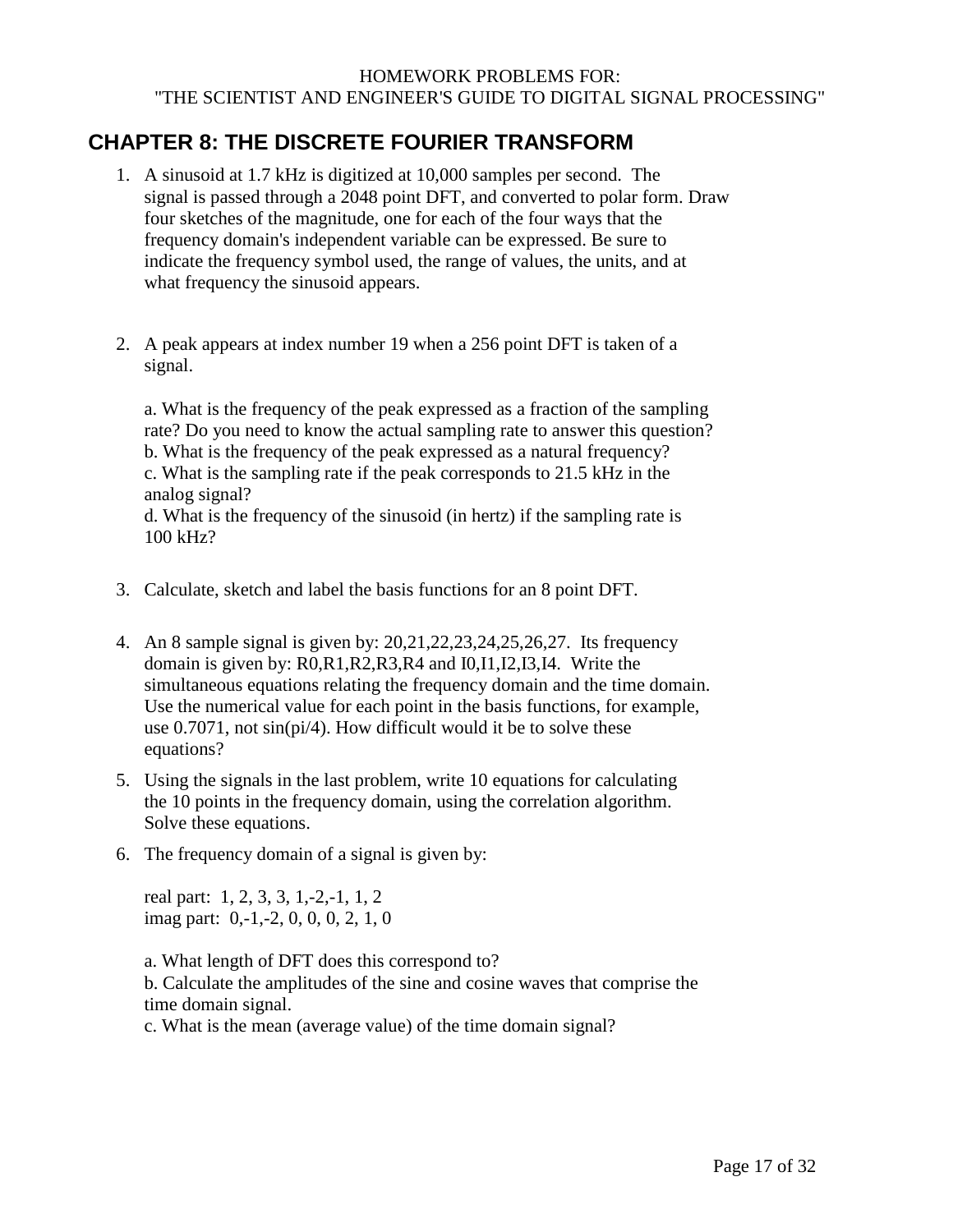7. You are told that the following signals are the frequency domain of a 32 point real DFT. Give two reasons why this is not possible.

> real part: 1,2,3,4,5,6,7,8,7,6,5,4,3,2,1,0 imag part: 8,7,6,5,4,3,2,1,0,1,2,3,4,5,6,7

8. Convert the following real and imaginary parts into polar form. Sketch a diagram of each, such as Fig. 8-9. In each case, state if the conversion equation: phase = arctan(IP/RP), provides the correct answer without additional steps:

a. 
$$
RP = 1
$$
,  $IP = 1$ 

- b.  $RP = 1$ ,  $IP = -1$
- c.  $RP = -1$ ,  $IP = 1$
- d.  $RP = -1$ ,  $IP = -1$
- e.  $RP = 1$ ,  $IP = 0$
- f.  $RP = -1$ ,  $IP = 0$
- g.  $RP = 0$ ,  $IP = 1$
- h.  $RP = 0$ ,  $IP = -1$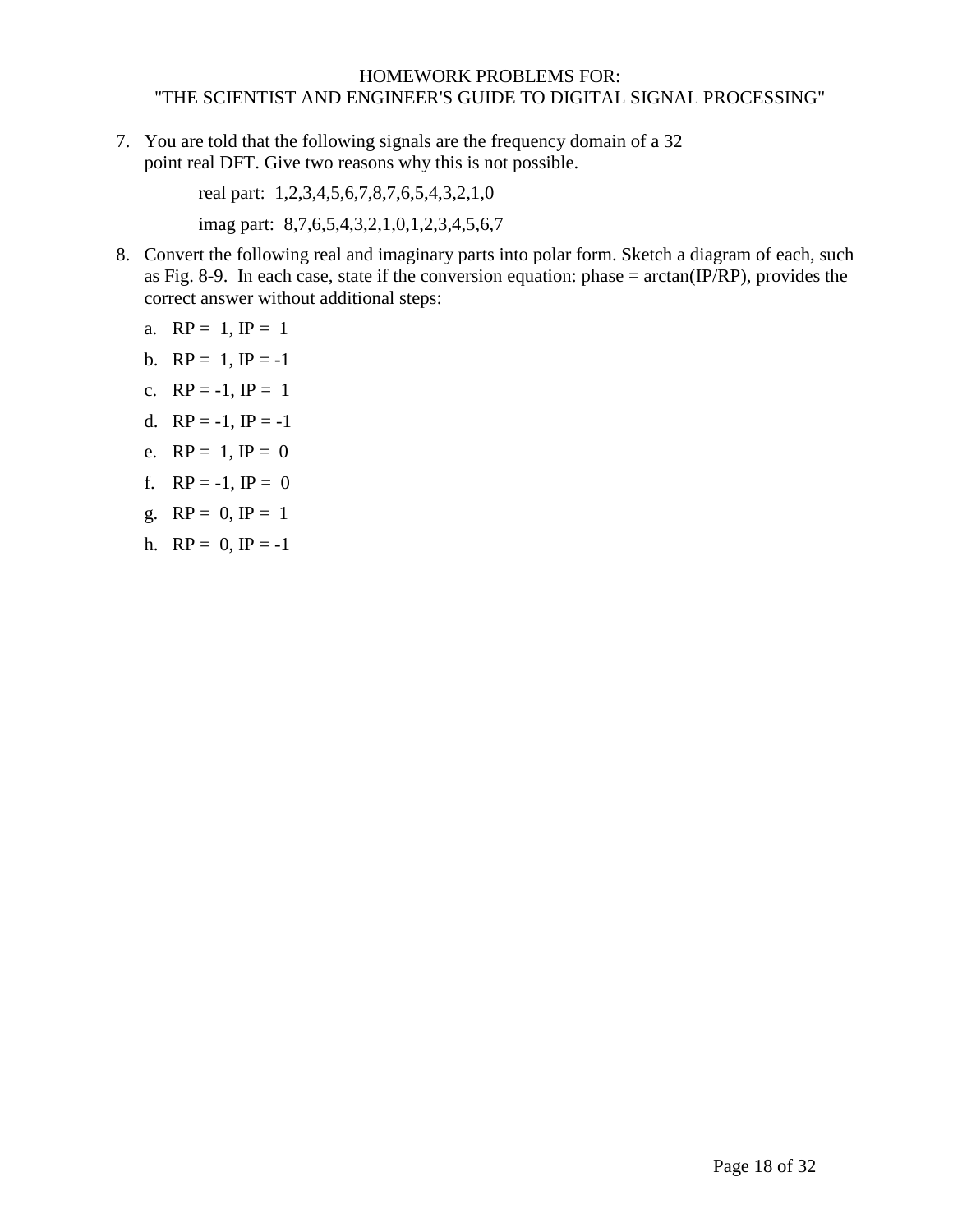# <span id="page-18-0"></span>**CHAPTER 9: APPLICATIONS OF THE DFT**

- 1. There are three signals involved in linear systems: the input signal (containing information we want to understand), the impulse response (controlling how the information is modified), and the output signal (a result of the other two signals). It is not a coincidence that the DFT has three main uses. Match each DFT techniques with its corresponding signal. Explain how each DFT technique provides a way of understood or dealing with the associated signal.
- 2. A scientist acquires 65,536 samples from an experiment at a sampling rate of 1 MHz. He knows that the signal contains a sinusoid at 100 kHz. He needs to determine is if there is a second sinusoid at 103 kHz. As a start, he takes a 65,536 point DFT of the signal. To his surprise, all he can see in the spectrum is noise. He estimates that the signal he is looking for is 4 times lower in amplitude than the random noise (i.e.,  $SNR = 0.25$ ). He also estimates that the SNR will need to be at least 3.0 for the signal to be detected, if present. To improve the SNR, he decides to break the signal into segments, and average their spectra. Arrange your answers to the following questions in a table.
	- a. If he uses a segment length of 16,384 samples, what will be the frequency resolution (i.e., the spacing between data points) in the averaged spectrum? Give your answer in hertz. How many segments will be averaged? What is the SNR of the averaged spectrum? Does this have the required frequency resolution? Does this have the required SNR?
	- b. Repeat for segment lengths of: 8192, 4096, 2048, 1024, 512, 256, and 128.
- 3. If the scientist in the last problem wanted to improve this experiment, what advice could you give?
- 4. A filter kernel (impulse response) consists of 250 samples, and is designed to pass all frequencies below 0.11, and block all frequencies above 0.12. To evaluate how this filter performs, you want to closely inspect its frequency response over this range. To do this, you pad the impulse response with zeros to make the total length 256 samples, and then take the DFT.
	- a. How may data points are spread over the range of interest?
	- b. Repeat using a DFT length of 2048.
	- c. Repeat using a DFT length of 2 to the 50th power.
	- d. Is there anything limiting how many samples can be placed over this range of interest? How does this relate to the DTFT? Explain.
- 5. A signal containing 1000 points is to be convolved with a signal containing 128 points.
	- a. What is the length of the resulting signal?
	- b. If frequency domain convolution is used, what length of DFT is appropriate?
	- c. If a 1024 point DFT is used, how many samples are correct, and how many are corrupted by circular convolution?
	- d. Repeat (a) to (c) for the two signals having 490 samples and 23 samples.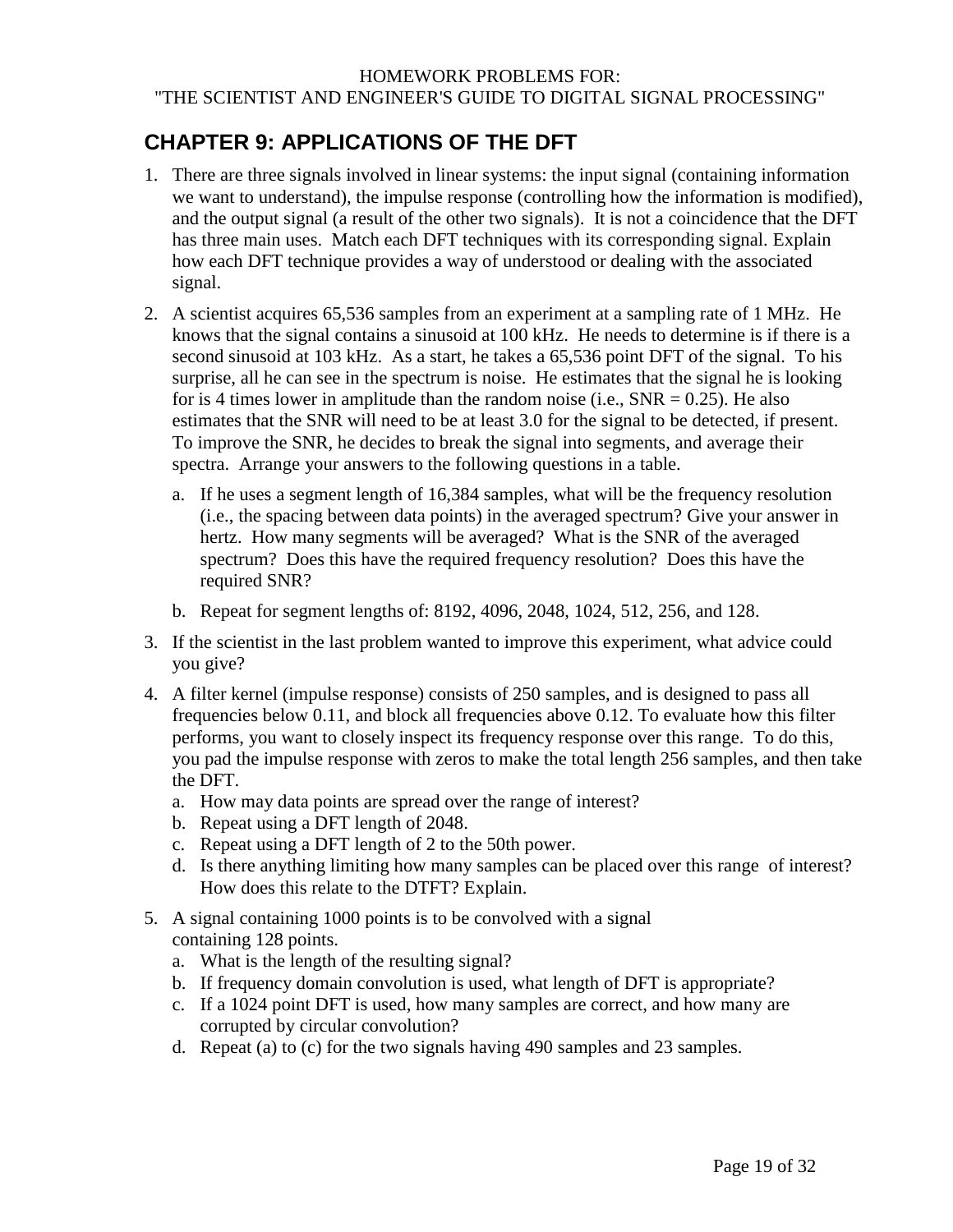## <span id="page-19-0"></span>**CHAPTER 10: PROPERTIES OF THE DFT**

- 1. If  $x[n]$  has the frequency domain: Xreal[f] and Ximag[f], and  $y[n]$  has the frequency domain: Yreal[f] and Yimag[f], calculate the frequency domain of the following signals:
	- a. x[n]/5
	- b.  $5.5y[n]$
	- c.  $x[n] + y[n]$
	- d.  $3.14x[n] + y[n]/3.14$
	- e.  $ax[n] + by[n]$ , where a and b are constants
- 2. If  $x[n]$  has the frequency domain:  $Xmag[f]$  and  $Xphase[f]$ , and  $y[n]$  has the frequency domain: Ymag[f] and Yphase[f], calculate the frequency domain of the following signals:
	- a. x[n-2]
	- b.  $1.2x[n-1]$
	- c. y[n+2]/10
	- d. ax[n-b], where a and b are constants
- 3. Regarding the signals in problems 1 and 2:
	- a. In problem 1, why would it be difficult to calculate the frequency domain of: x[n-2]?
	- b. In problem 2, why would it be difficult to calculate the frequency domainof  $x[n]$  +  $y[n]$ ?
	- c. Complete the following statements describing this situation:
		- i. "When time domain signals are added, the frequency domain is easiest to understand when in [fill in the blank] form."
		- ii. "When time domain signals are shifted, the frequency domain is easiest to understand when in [fill in the blank] form."
		- iii. "When time domain signals are scaled, the frequency domain is easiest to understand when in [fill in the blank] form."
- 4. Suppose that the frequency spectrum in Fig 9-2 represents a digital signal with a sampling rate of 160 Hz. Sketch the digital frequency spectrum for frequencies between -2.0 and 2.0.
- 5. A digital low-pass filter passes all frequencies below 0.1, and blocks all frequencies above.
	- a. Sketch this frequency response, showing all frequencies between -1.5 and 1.5.
	- b. If the filter kernel is multiplied by a sine wave with a frequency of 0.3, sketch the new frequency response.
	- c. Based on the method in (b), describe an algorithm for converting a low-pass filter with cutoff frequency, fc, into a bandpass filter with a center frequency, fcenter, and a bandwidth, BW.
	- d. If the low-pass filter kernel is multiplied by a cosine wave with a frequency of 0.5, sketch the new frequency response.
	- e. Based on the method in (d), describe an algorithm for converting a low-pass filter with cutoff frequency, flp, into a high-pass filter with a cutoff frequency, fhp.
	- f. Why must a cosine wave be used in (e) instead of a sine wave?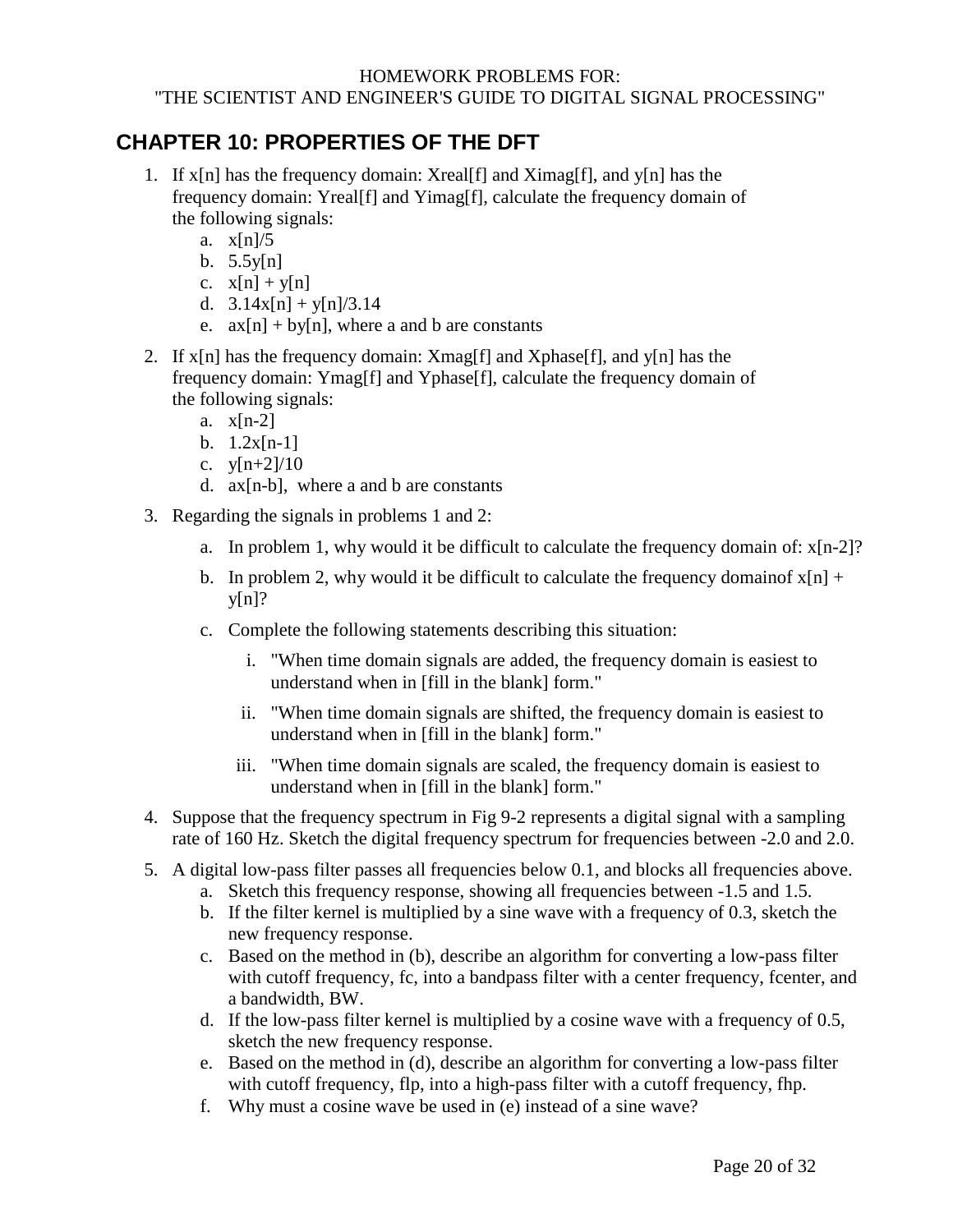- 6. To represent the sound of a human voice, a signal only needs to contain frequencies between 100 Hz and 4 kHz (Land line phones only reproduce 300 Hz to 3300 Hz). In comparison, high-fidelity music must contain all the frequencies that humans can hear, i.e., 20 Hz to 20 kHz (young, good ears).
	- a. Sketch and label the frequency spectra of these two signals, including the negative frequencies. Assume all the frequencies have the same amplitude.
	- b. A DC bias is often added to audio signals in electronic circuits. This is to make the voltage representing the signal always have a positive value (see Fig. 10-14a). Repeat (a) assuming that each audio signal has such a DC bias.
	- c. Sketch the frequency spectrum of a voice signal multiplied by a sine wave at 1 MHz. Repeat for a voice signal plus DC bias.
	- d. Sketch the frequency spectrum of a music signal multiplied by a sine wave at 1.1 MHz. Repeat for a music signal plus DC bias.
	- e. If the signal in (c) is transmitted from a radio station, what band of frequencies must be assigned by the government to avoid interference with other radio applications? Repeat for the signal in (d).
	- f. If a frequency band of 50.1 to 50.2 MHz were available, how many voice signals could be simultaneously transmitted? How many high-fidelity music signals? Explain how the signals would be prepared for this simultaneous transmission.
- 7. The "no bias" signal in (c) of the last problem is filtered to remove all frequencies below 1 MHz. The result is called "single-sideband" (SSB) modulation.
	- a. Sketch the single-sideband frequency spectrum.
	- b. Does this contain the same information as the original voice signal?
	- c. A disadvantage of SSB is that it requires more complicated modulation and demodulation electronics. What would be the advantage of using single-sideband modulation over AM?
	- d. If the lower sideband were retained instead, would the information in the original signal still be preserved? Explain.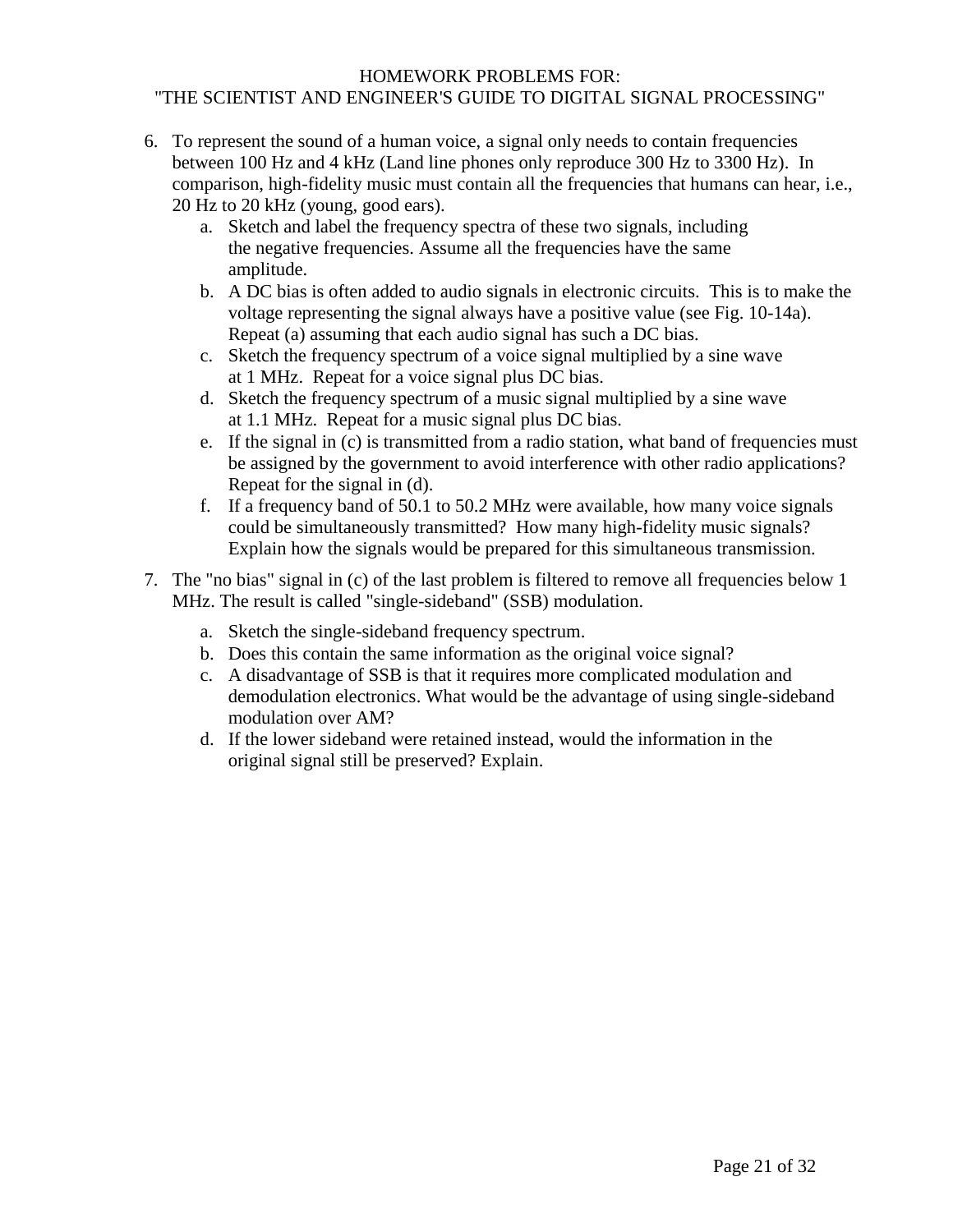# <span id="page-21-0"></span>**CHAPTER 11: FOURIER TRANSFORM PAIRS**

- 1. Give the mathematical equation for the frequency domain corresponding to the following waveforms. You can state your answer in either rectangular or polar form. Example:  $x[n] = delta[n]$ , answer: Mag  $X[f] = 1$ , Phase  $X[f] = 0$ .
	- a.  $x[n] = 2$ delta $[n-2]$
	- b.  $x[n] = \sin(2 \pi n) 14 / 256$
	- c.  $x[n] = cos(2 pi n 0.2)$
	- d.  $x[n] = 1$  for  $10 < n < 18$ , 0 otherwise
	- e. The signal in (d) convolved with itself
	- f. A Gaussian centered at sample 100, with a standard deviation of 20.
	- g. The signal in (f) multiplied by a cosine wave of frequency 0.3.
- 2. Those experienced in DSP and electronics can approximate the highest frequency contained in a signal simply by look at its graph. This problem will help you master this useful skill. In general, the most rapidly changing sections of a signal will correspond to the highest frequency contained in the signal. As an example, the sinc function in Fig. 11-5a has a period of about 11 samples. This corresponds to the highest frequency present in the signal being about  $1/11 = 0.09$ . In a more realistic example, Figs. (c) and (d) show waveforms that resemble one-half cycle of a sinusoid being completed over 16 cycles. This corresponds to one cycle every 32 samples, or a highest frequency of  $1/32 = 0.03$ . Use this method to estimate the highest frequency component in the following signals:
	- a. Fig. 7-14, y[n]
	- b. Fig. 8-8b
	- c. Fig. 9-7a
	- d. Fig. 11-6b-d
	- e. Fig. 3-5a (for "time" in seconds)
	- f. Fig. 10-14a
	- g. Fig. 13-8a
	- h. A signal where each sample is obtained from a random number generator.
	- i. In some of the above figures, the actual frequency spectra are also given. Using this information, approximately how accurate is this method? (Choose from 1%, 3%,10%, or 30%)
- 3. A signal contains 16 consecutive samples with a value of 1, with the remainder of the samples having a value of zero.
	- a. What are the frequencies of the first four zeros crossings in the frequency domain?
	- b. What are the periods of these frequencies?
	- c. Make a sketch showing how sinusoids at the first two zero crossings fit evenly inside the rectangular pulse.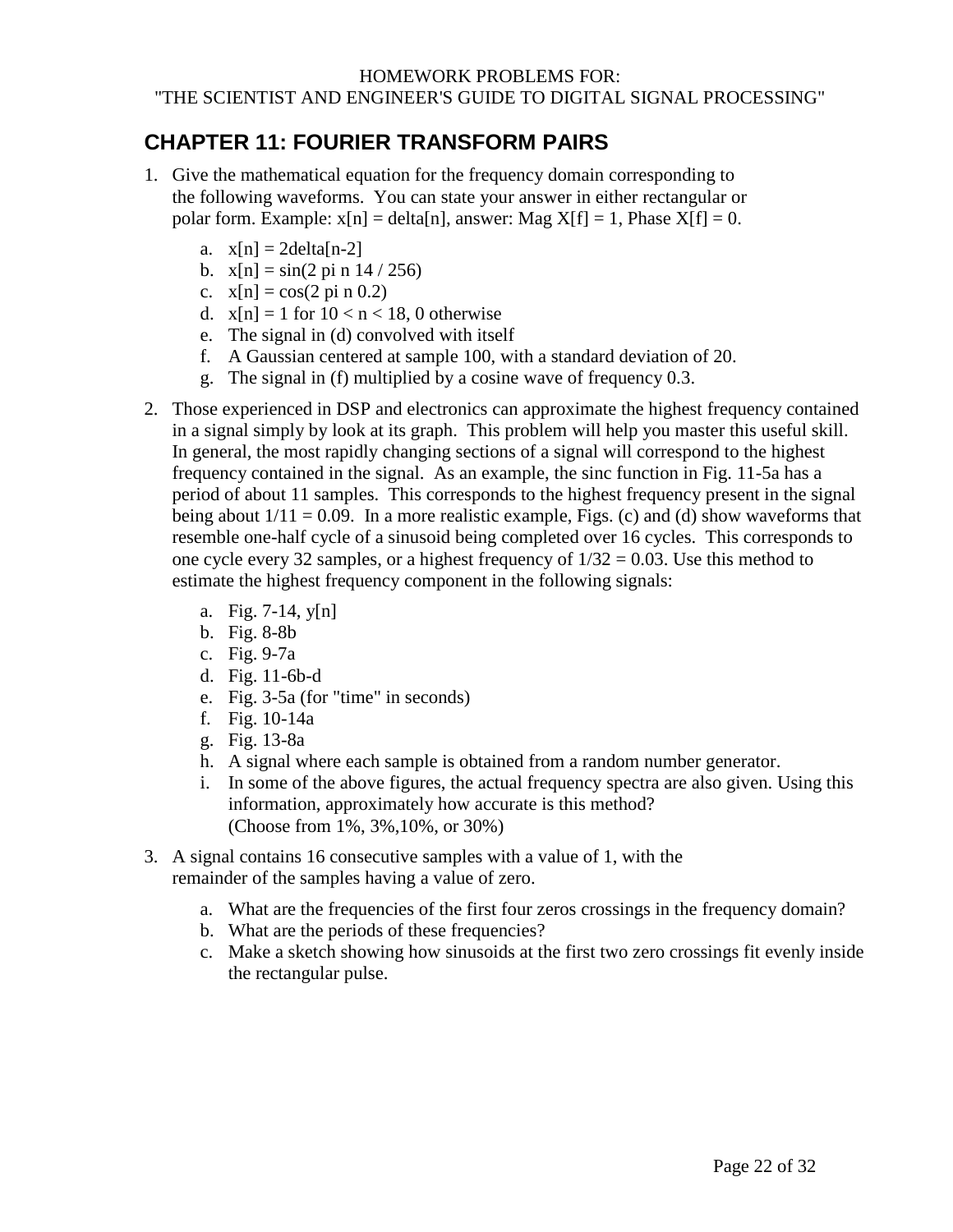- 4. A discrete sinusoid of frequency 0.125 is half-wave rectified (that is, all the negative valued samples are set to zero).
	- a. Sketch the original time domain signal and its frequency spectrum.
	- b. Sketch the rectified time domain signal and its frequency spectrum (don't worry about the exact amplitude of the harmonics).
	- c. Which harmonics of the rectified signal will be aliased?
	- d. At what frequency does the 5th harmonic appear?
	- e. At what frequency does the 10th harmonic appear?
	- f. At what frequency does the 100th harmonic appear?
- 5. Referring to the chirp system in Fig. 11-10:
	- a. What is the frequency domain magnitude of the signal in (a)? Of the signal in (b)?
	- b. What is the frequency domain phase of the signal in (a)? Of the signal in (b)? (express these answers as equations using the constants alpha and beta).
	- c. Using Parseval's relation, what is the relationship between the total energy contained in the waveforms in (a) and (b)? Explain.
	- d. Recall from physics that power is equal to the total energy released divided by the time over which it is released. If the waveform in (a) is one sample long, and the waveform in (b) is 80 samples long, what power reduction is provided by this chirp system?
- 6. Figures 11-5 (a) and (e) illustrate a sinc function and a Gaussian, respectively. Both these functions decrease in amplitude toward the left and right. However, neither of these functions ever reach a constant value of zero.
	- a. Write an equation describing how the amplitude of the sinc's oscillations decrease, moving away from the center of symmetry.
	- b. Repeat (a) for the Gaussian (estimating the standard deviation from the figure).
	- c. When the main lobes are about the same width [as illustrated in Figs. (a) and (e)], which of these two functions drops toward zero faster? To answer this, evaluate the amplitude of the two functions at 3, 10, 30, 100, and 300 samples from the center of symmetry.
	- d. For each function, how many samples must you move away from the center of symmetry before the amplitude fall below the single precision round-off noise?
	- e. Would a Gaussian or a rectangular pulse in the frequency domain be more likely to result in time domain aliasing? Explain.
	- f. Would a Gaussian or a rectangular pulse in the time domain be more likely to result in frequency domain aliasing? Explain.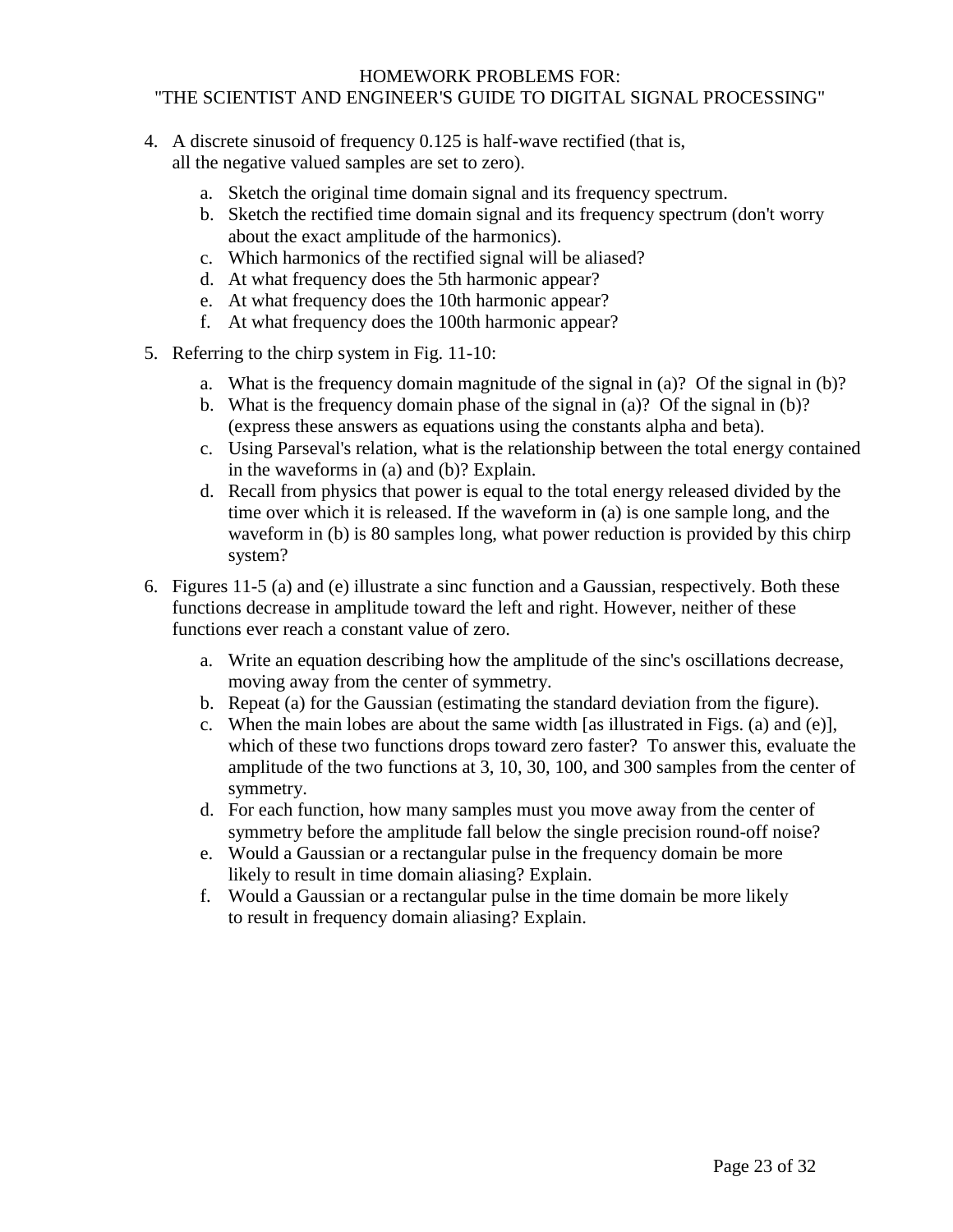## <span id="page-23-0"></span>**CHAPTER 12: THE FAST FOURIER TRANSFORM**

1. The following spectrum was produced by the real DFT. Generate the frequency spectrum of the corresponding complex DFT.

samples 0 to 8 of the real part:  $1, 2,-1,-2, 0, 1, 2, 3, 2$ samples 0 to 8 of the imaginary part:  $0, 2, 4, 5, -3, -2, 1, 1, 0$ 

2. A time domain signal, consisting of a real part, rex[n], and an imaginary part, imx[n], has the following complex spectrum:

samples 0 to 7 of the real part:  $1, 2,-1,-2, 1, 0, 2, 3$ samples 0 to 7 of the imaginary part:  $3, 2, 4, 5, -1, -2, 1, 1$ 

- a. Separate this spectrum (both the real and imaginary parts) into even and odd parts.
- b. What would be the spectrum if the values in imx[n] were set to zero?
- c. What would be the spectrum if the values in rex[n] were set to zero?
- 3. Suppose you want to conduct a spectral analysis of a signal containing 1,003,520 samples, and the computer you are using has values of: Kdft =  $1$ microsecond, and Kfft  $= 1.5$  microsecond.
	- a. Calculate the execution time if the signal is broken into 64 sample segments, and the DFT by correlation algorithm is used. Repeat for segment lengths of: 256, 1024, and 4096. (Ignore the calculation time for averaging the frequency spectra).
	- b. Repeat (a) using the FFT algorithm.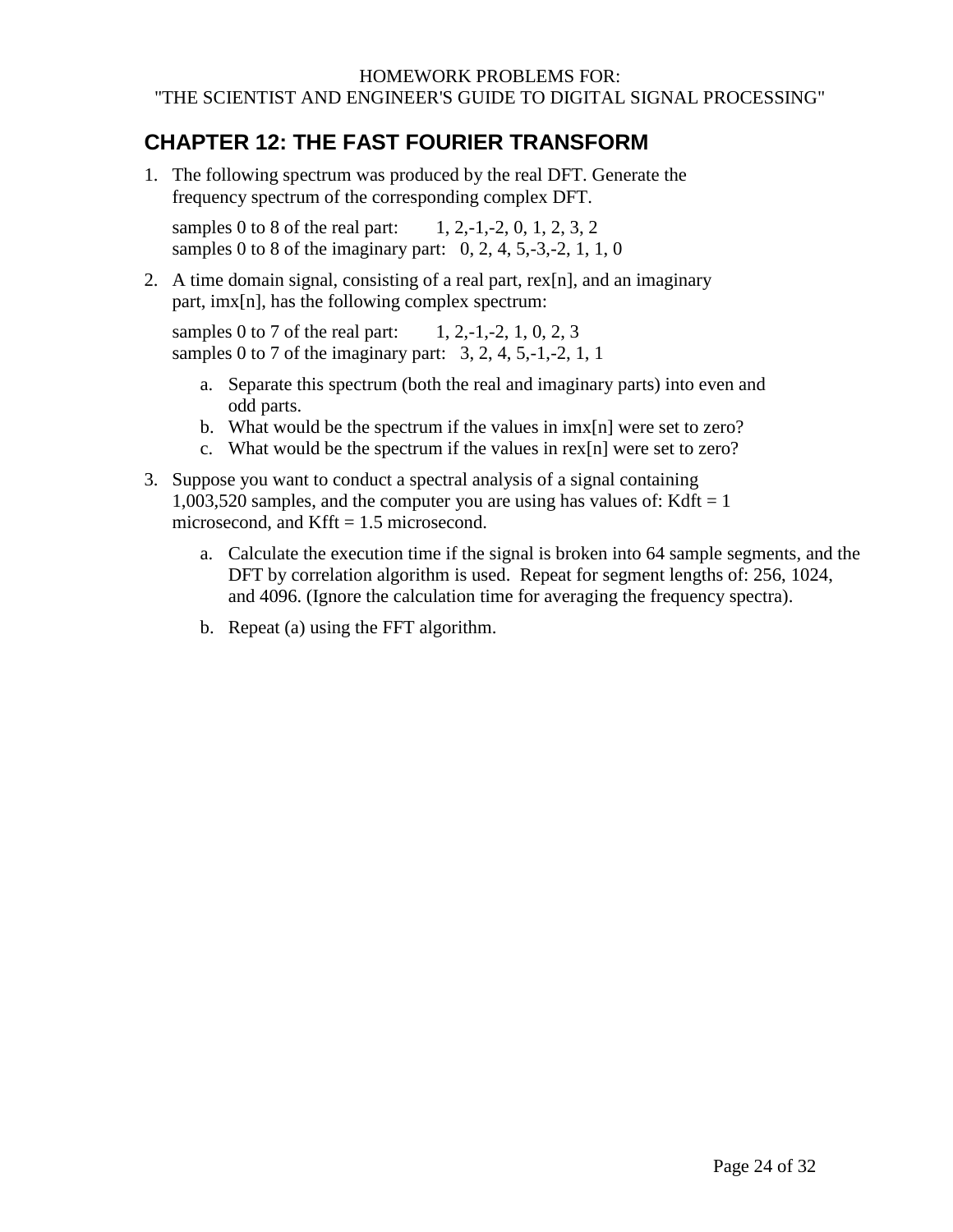## <span id="page-24-0"></span>**CHAPTER 13: CONTINUOUS SIGNAL PROCESSING**

- 1. How short must a pulse be to act as an impulse to the following systems? (Give an "order-of- magnitude" approximation and justify your reasoning).
	- a. A high-fidelity music system, designed to reproduce sounds between 20 Hz and 20 kHz.
	- b. An automotive suspension (think about how fast it recovers after the vehicle hits a bump).
	- c. An 8 pole Bessel low-pass filter with a cutoff frequency of 1 kHz. (hint: see Fig. 3-13)
	- d. The disruption of a galaxy when struck by another galaxy (see the picture on the cover of the book, and the caption opposite the title page). Hint: The "time constant" of disruption is the time it takes the expanding gas to equal the diameter of the galaxy.
- 2. Calculate and sketch the convolution of  $a(t)$  and  $b(t)$ . Also provide sketches showing how each region in the output signal is calculated.
	- a.  $a(t) = 1$  for  $0 < t < 2$ , and 0 otherwise  $b(t) = 1$  for  $0 < t < 2$ , and 0 otherwise
	- b.  $a(t) = 2$  for  $0 < t < 1$ , and 0 otherwise  $b(t) = 1$  for  $2 < t < 5$ , and 0 otherwise
	- c.  $a(t) = 1$  for  $0 < t < 1$ , and 0 otherwise  $b(t) = t$  for  $0 < t < 3$ , and otherwise
	- d.  $a(t) = \exp(-kt)$  for  $0 < t$ , and 0 otherwise, and k is a constant  $b(t) = exp(-kt)$  for  $0 < t$ , and 0 otherwise
	- e.  $a(t) = \exp(-kt)$  for  $0 < t$ , and 0 otherwise  $b(t) = -2$  delta(t-2)
- 3. Convolve the following signals by differentiating one to reduce it to impulses (such as in Fig. 13-7).

 $a(t) = 1$  for  $0 < t < 4$ , and 0 otherwise  $b(t) = \sin(2 \pi t)$  for  $-1 < t < 1$ , and 0 otherwise

- 4. Calculate the Fourier transform of the following signals. Give your answer in rectangular form.
	- a.  $x(t) = 1$  for  $-1 < t < 1$ , and 0 otherwise.
	- b.  $x(t) = t$  for  $-1 < t < 1$ , and 0 otherwise
	- c.  $x(t) = delta(t)$
	- d.  $x(t) = exp(-abs(kt))$ , where abs is the absolute value and k is a constant
- 5. Which of the following signals has a larger 15th harmonic: a square wave, a triangle wave, or a sawtooth wave?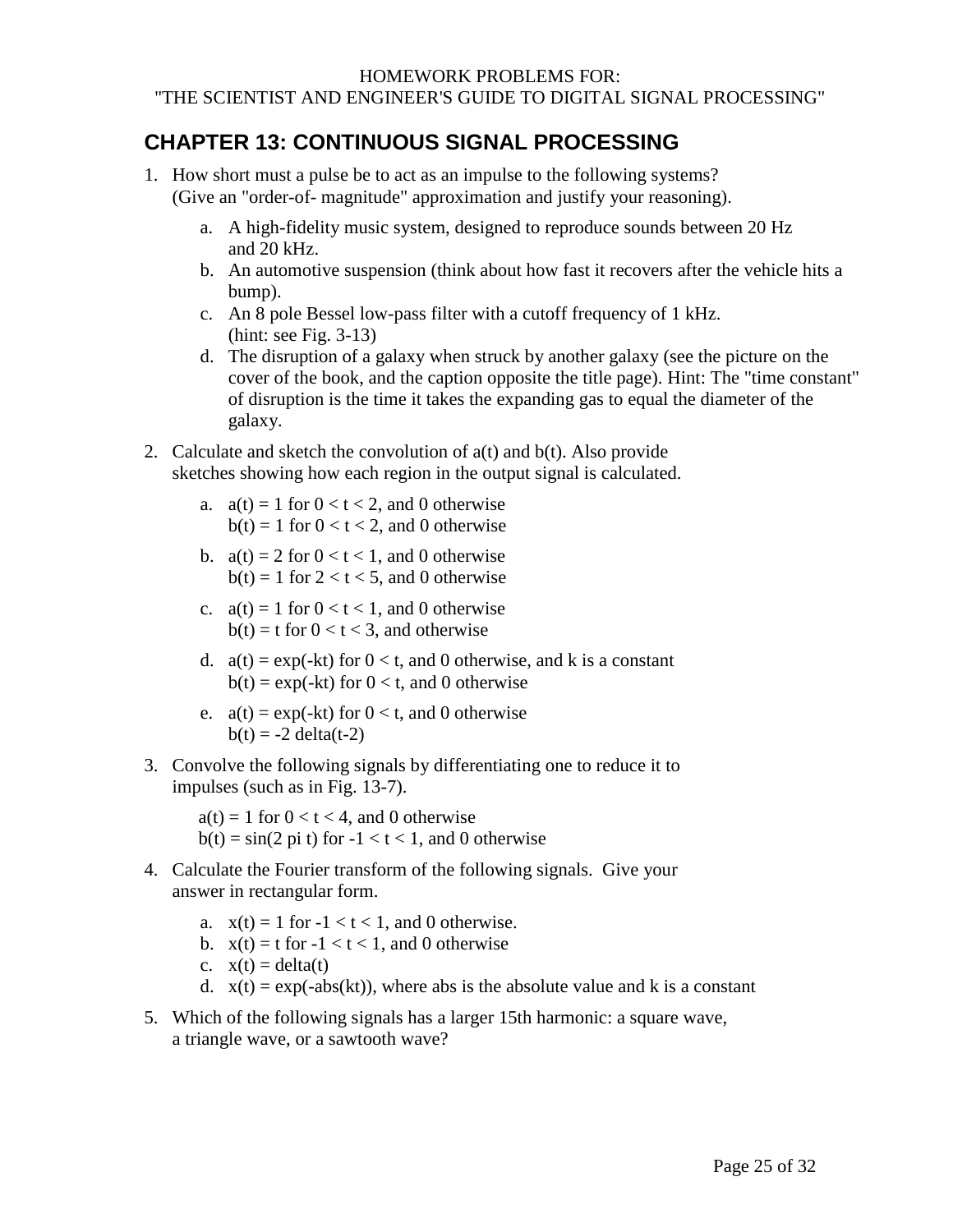## <span id="page-25-0"></span>**CHAPTER 14: INTRODUCTION TO DIGITAL FILTERS**

#### **1. Digital Filters**

- a. You can characterize a digital filter by:
	- i. It's unit pulse response
	- ii. It's complex frequency response
	- iii. It's unit step response
	- iv. All of the above
- b. The inverse discrete Fourier transform of the filter complex frequency response is it's unit pulse response.
	- i. True
	- ii. False
- c. A Finite Impulse Response filter (FIR) transfer function has:
	- i. Only zeros
	- ii. Only poles
	- iii. Both zeros and poles
- d. A Infinite Impulse Response filter (IIR) transfer function has:
	- i. Only zeros
	- ii. Only poles
	- iii. Both zeros and poles
- e. An "Ideal" low pass filter is not realizable since:
	- i. The sharp transition of the magnitude response can only be approximated
	- ii. It requires a time response that starts before the input occurs
	- iii. Both of the above
- f. A "Band-Pass" filter passes all frequencies within it's pass-band with equal amplitude and totally blocks all frequencies outside of the pass band.
	- i. True
	- ii. False
- g. Pass-Band ripple describes the maximum dB variation in amplitude response in the pass band.
	- i. True
	- ii. False
- h. Stop-Band attenuation is uniform for all frequencies outside of the pass band.
	- i. True
	- ii. False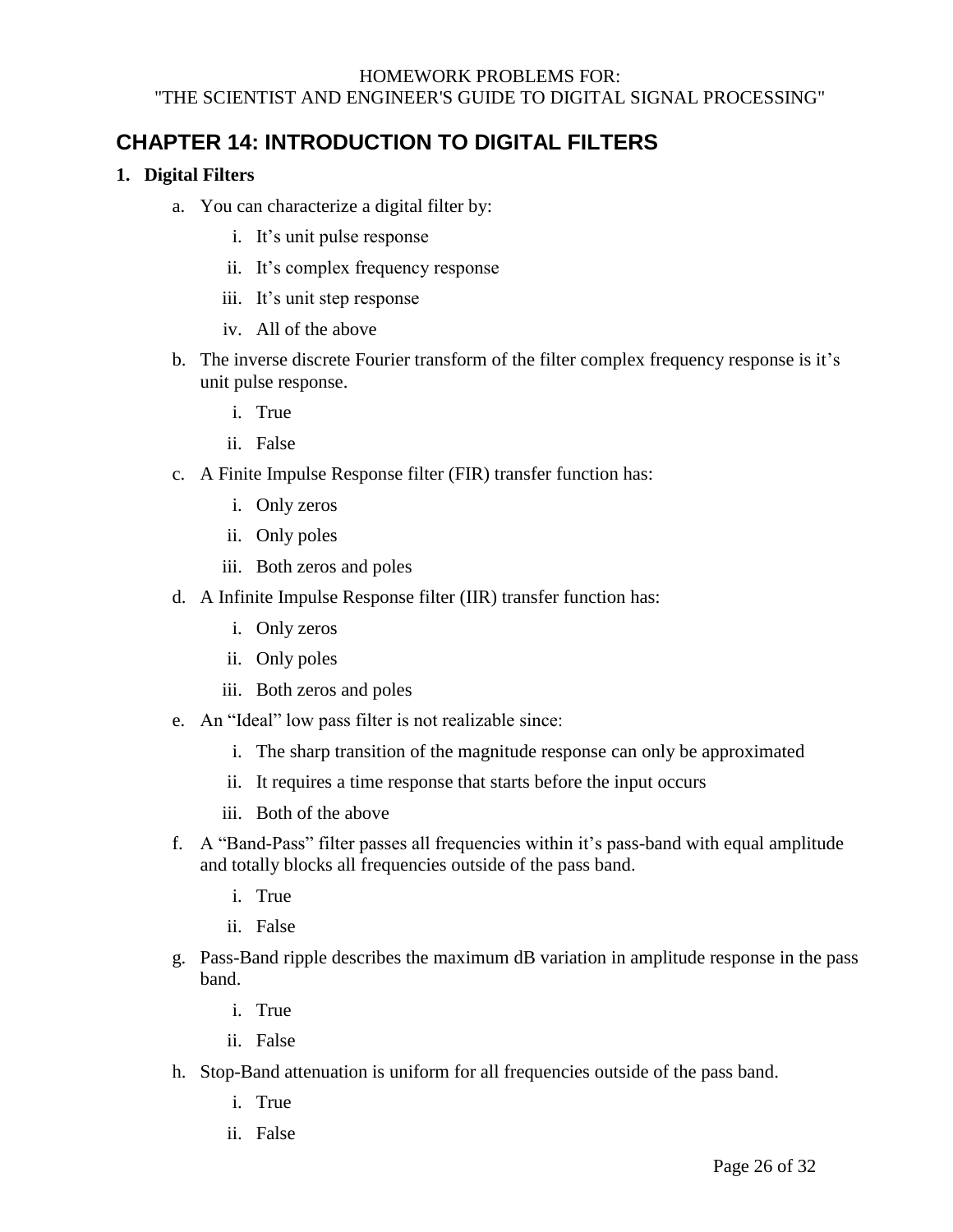- i. The Transition Band is defined as the frequency range over which the frequency response goes from the specified maximum pass band attenuation to the minimum stop band attenuation.
	- i. True
	- ii. False

#### **2. FIR Filters**

- a. The transient response of an FIR filter continues forever
	- i. True
	- ii. False
- b. FIR filters are always stable
	- i. True
	- ii. False
- c. The signal delay through an FIR filter is half of the filter length
	- i. True
	- ii. False
- d. An FIR filter has an "All Zeros" transfer function in the z-domain.
	- i. True
	- ii. False
- e. An FIR filter always operates on a "window" on the input data stream.
	- i. True
	- ii. False
- f. An FIR filter has both "Feed Forward" and Feedback paths in its signal flow diagram
	- i. True
	- ii. False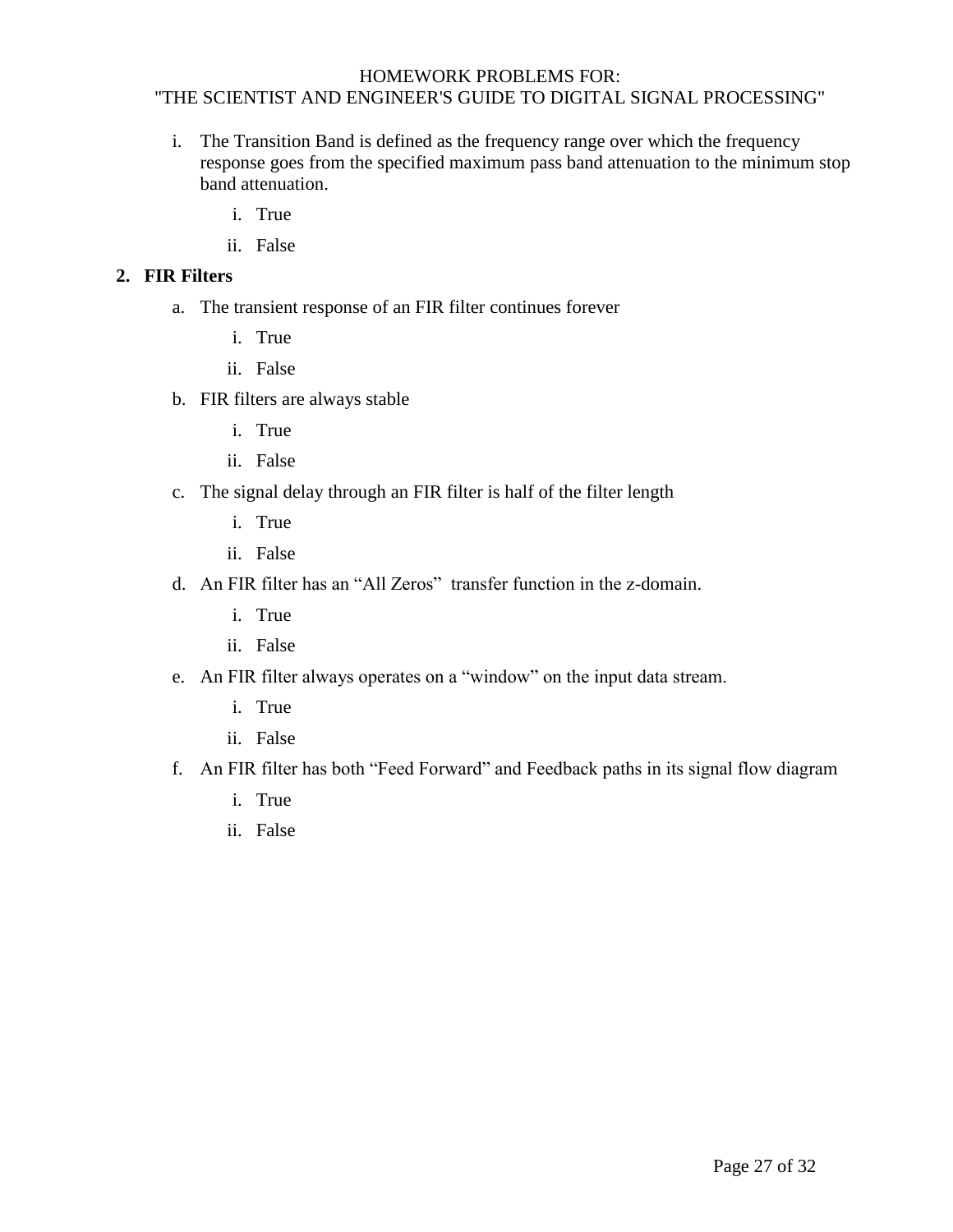3. IIR Filters

- a. The transient response of an IIR filter continues forever
	- i. True
	- ii. False
- b. IIR filters are always stable
	- i. True
	- ii. False
- c. An IIR filter has an "All Zeros" transfer function in the z-domain.
	- i. True
	- ii. False
- d. An IIR filter always operates on a "window" on the input data stream.
	- i. True
	- ii. False
- <span id="page-27-0"></span>e. An IIR filter has both "Feed Forward" and Feedback paths in its signal flow diagram
	- i. True
	- ii. False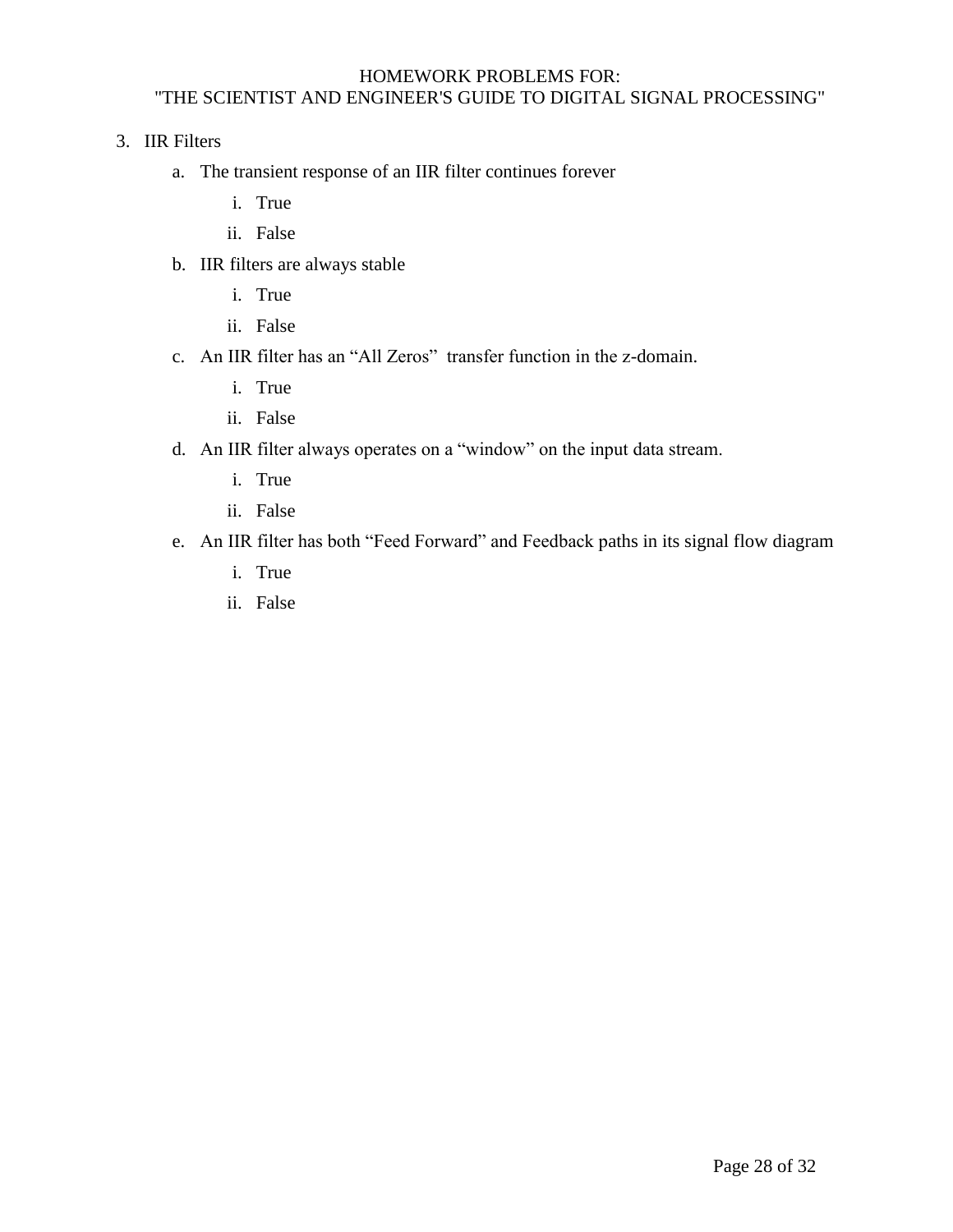## **CHAPTER 15: MOVING AVERAGE FILTERS**

- 1. The transient response (rise time due to a step input) of an n-point moving average filter is \_\_\_\_\_ samples.
	- a. 0
	- b. n/2
	- c. n
	- d. 2n
- 2. Moving Average filters are used in technical analysis of the stock market
	- i. True
	- ii. False
- 3. Moving Average filters are FIR filters whose pulse response terms are all 1's
	- i. True
	- ii. False
- <span id="page-28-0"></span>4. You can apply a Window function to improve the frequency response of a moving average filter, but:
	- a. The processing will be more complex
	- b. Noise in the output signal will increase
	- c. The effective length of the filter will be reduced
	- d. All of the above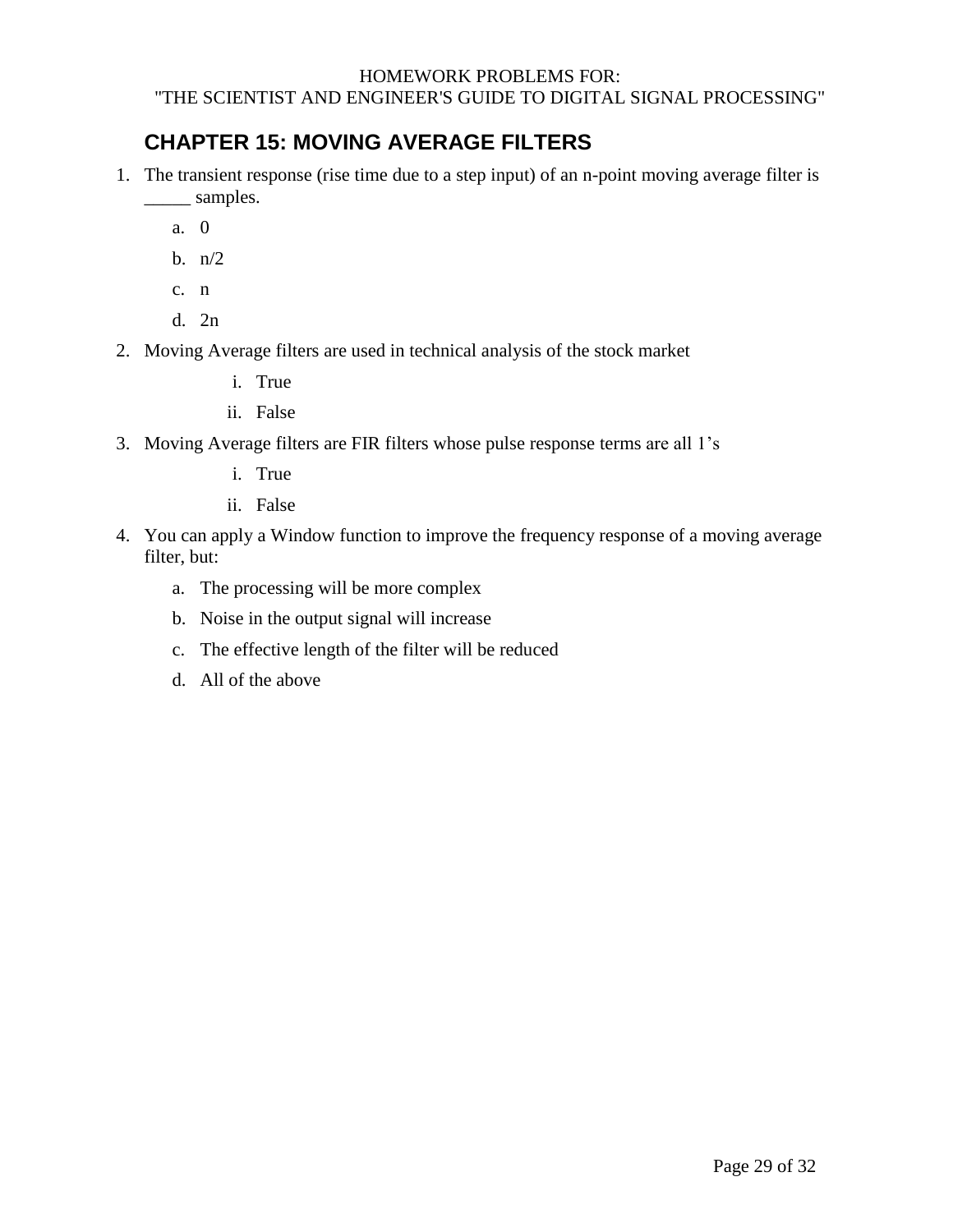## **CHAPTER 16: WINDOWED-SINC FILTERS**

1. Computer Experiment: Rectangular Windows

For the lengths  $N = 11, 41, 81$ , and 121 design a lowpass FIR filter with cutoff frequency  $\omega_c = 0.3\pi$  using rectangular windows.

- a. Plot the impulse response,  $h(n)$ , and the magnitude response,  $|H(\omega)|$ , of each of the filters.
- b. Estimate the transition width of each filter from your frequency plots
- c. What is the approximate minimum attenuation of each filter in the stop band.
- 2. Repeat question 1 using Hamming windows. Compare your results to those in question 1.
- <span id="page-29-0"></span>3. Repeat question 1 using Blackman windows. Compare your results to those in question 1.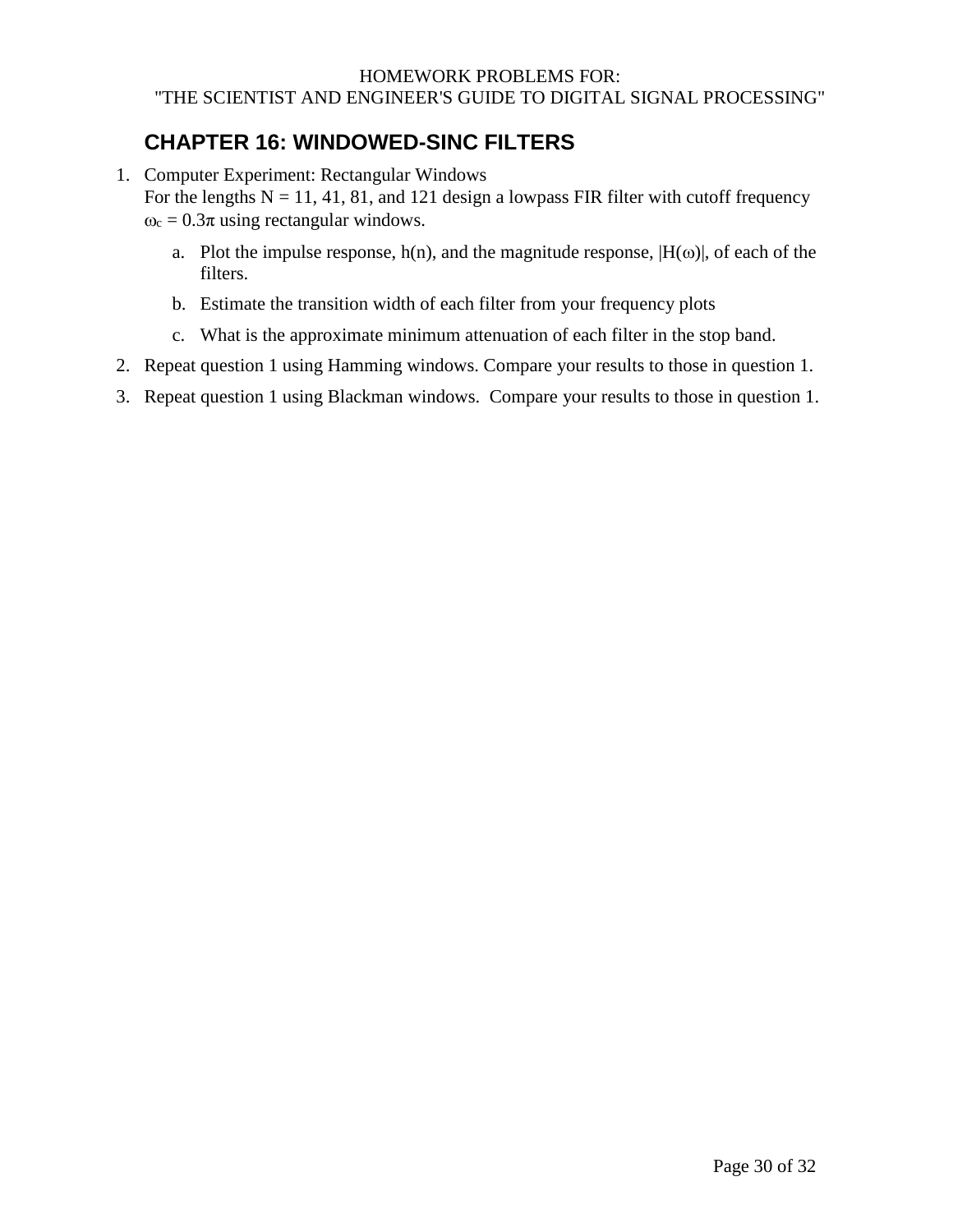# **CHAPTER 17: CUSTOM FILTERS**

The method described in this chapter often go by the title "Frequency Sampling" since you start by developing a vector of samples of the desired frequency response and use the inverse FFT to get the required pulse response.

- 1. Use the frequency sampling method to design a 25-tap lowpass FIR filter with a cutoff frequency of  $0.25\pi$  radians/sample. Plot both the pulse response and magnitude of the transfer function for this filter.
- 2. Apply a Hamming window function to the pulse response of problem 1 above. How did the transfer function improve? What parameter of the transfer function was degraded and by what factor? What would you change to fix the degraded performance while retaining the improvement?
- <span id="page-30-0"></span>3. Repeat problem 2 using a Blackman window function.